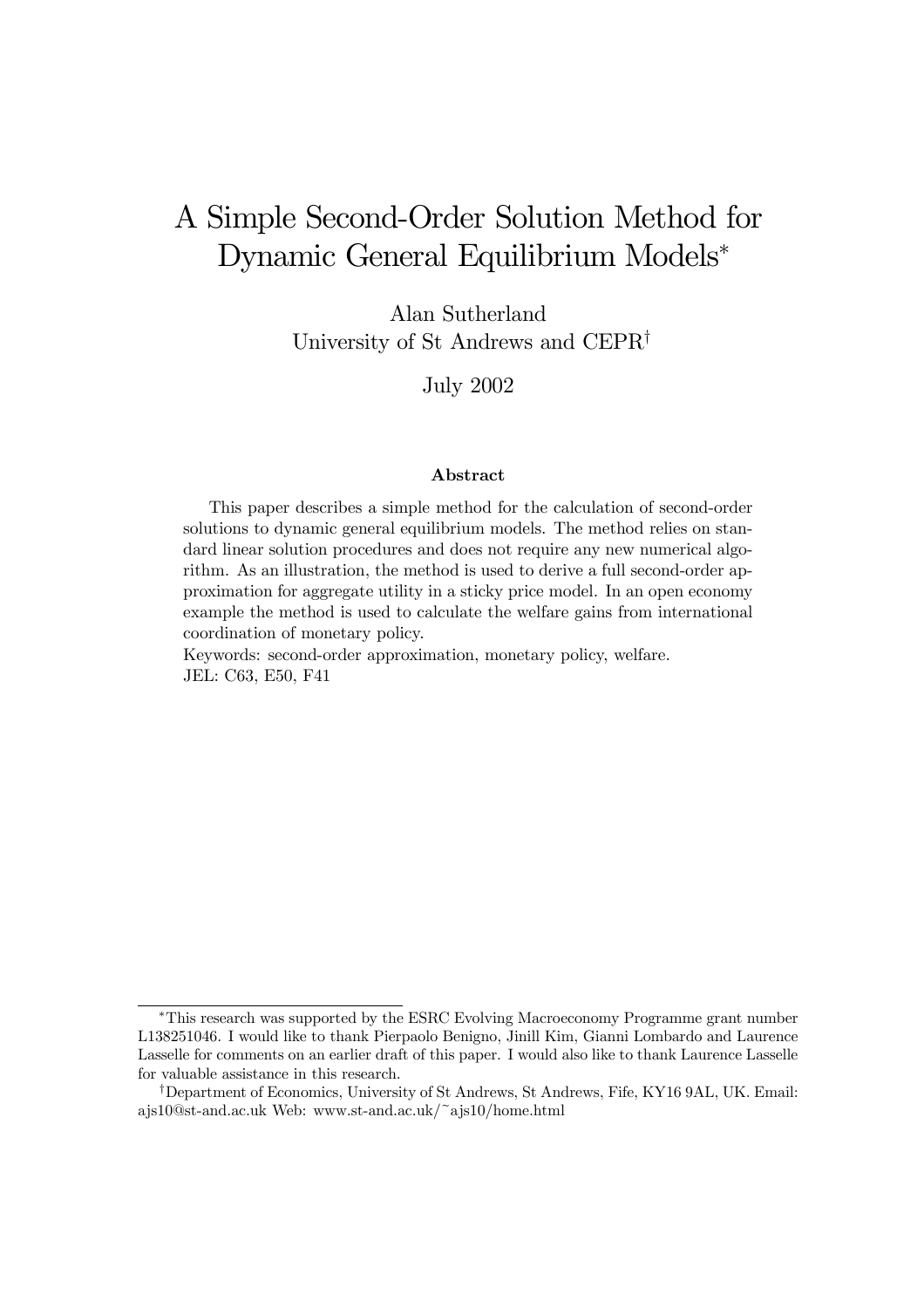## 1 Introduction

A recent theme in the literature on monetary policy is the evaluation of policy using a welfare criterion based on aggregate utility. Except in rather restrictive cases (see Obstfeld and Rogoff (1998, 2002), Devereux and Engel (2001) and Corsetti and Pesenti (2001)) it is not possible to derive explicit and exact expressions for utility-based welfare functions. Woodford (1999), however, has shown how to derive and evaluate a second-order approximation for aggregate welfare in more general dynamic models. The method has proved useful for a wide range of applications but nevertheless relies on special assumptions which mean that it can not be used in some important and interesting cases.

The central problem can be summarised as follows. A second-order expansion of aggregate utility includes both first-order and second-order terms in the variables of the model. Expected welfare therefore includes terms in the expected levels of variables and the second moments of variables. It is relatively easy to evaluate the second moments in a dynamic model. Second-order accurate solutions for second moments can be derived by simulating a log linear approximation of the model. The problem for the Woodford method arises in evaluating the terms in the expected levels of variables. Such terms themselves depend on second moments and therefore require the solution of a second-order approximation of the model.

Woodford shows that the problem can be avoided by assuming that the deterministic steady state of the model is equal to the first-best equilibrium. This can be achieved by subsidising away any monopolistic distortions. This results in all first-order terms dropping out of the welfare calculation. While restrictive, this assumption is generally not too problematic in models of closed economies.

However, in open economy models it is much more difficult to eliminate the first-order terms from the welfare calculation. In such cases it is only possible to derive a measure for world aggregate welfare. It is not possible to derive measures for individual country welfare. Benigno and Benigno (2001) show that, under some further restrictive assumptions, it is possible to derive some results regarding optimal policy for individual countries when acting as Nash players in a non-cooperative policy game. In these cases it is possible to evaluate individual country welfare. But even here it is not possible to evaluate welfare when both policy makers deviate from the Nash equilibrium policy. The welfare comparison between cooperative and noncooperative policy making is a topic of obvious interest in monetary policy analysis in open economies. There is therefore much to be gained by deriving a solution technique which allows the Woodford method to be applied more generally than currently possible.

This paper outlines and illustrates one possible solution technique. The technique is described with reference to two particular models. The structure of the models used here is quite typical of dynamic general equilibrium models and the solution method is stated in a form which allows it to be applied to other models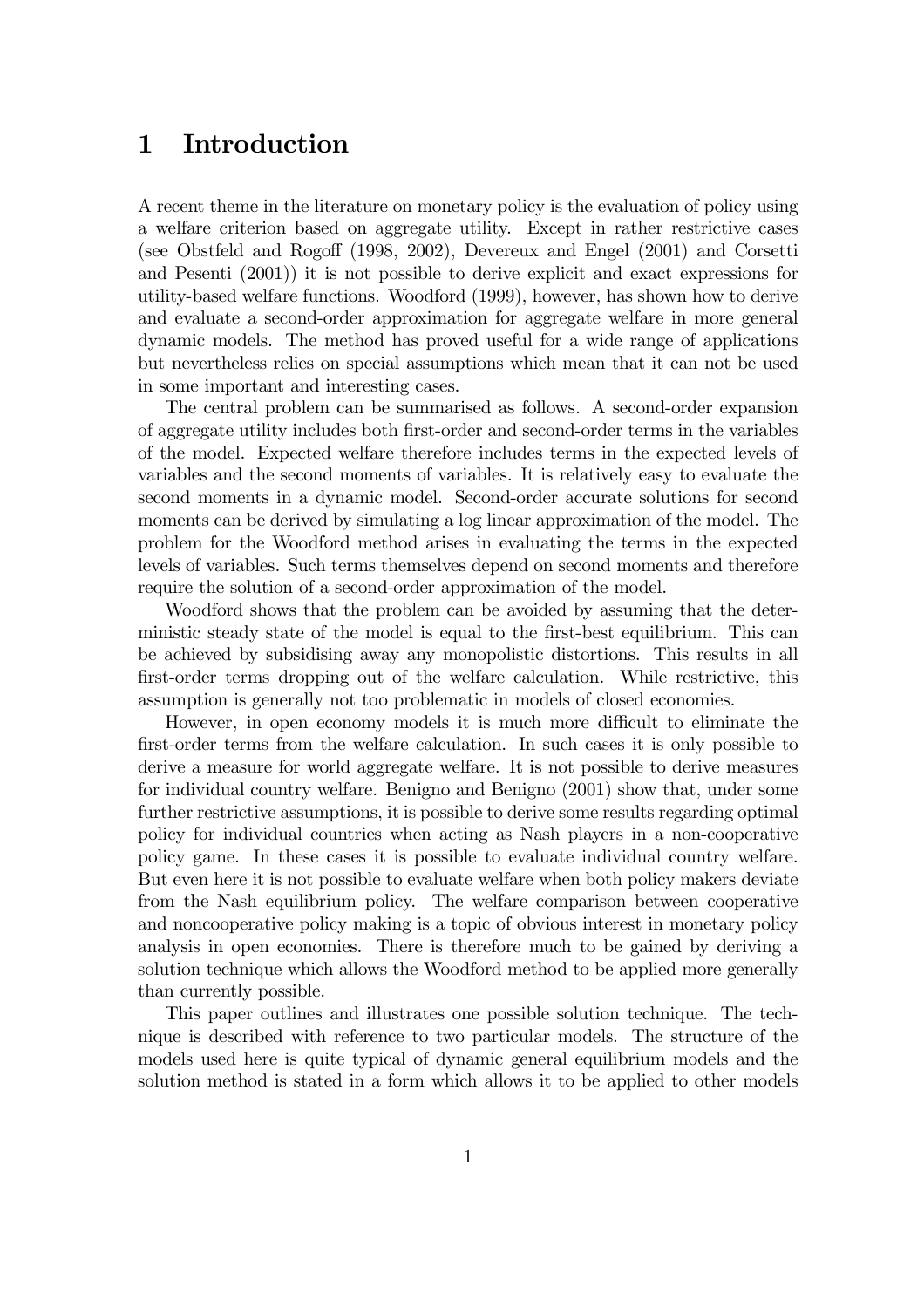which have the same general structure.<sup>1</sup>

There are a number of advantages of the method described in this paper. First, it is a very intuitive generalisation of the methods used to solve simple analytical models of the type analysed by Obstfeld and Rogoff (1998, 2002), Devereux and Engel (2001) and Corsetti and Pesenti (2001). Second, it exploits the economic structure of a model in such a way that valuable intuitions and insights may be revealed that are obscured by more general numerical methods. Third, no new numerical methods are required. The solution can be generated using standard linear solution methods (such as that described in Blanchard and Kahn (1980)).<sup>2</sup>

Recently Sims (2000) and Schmitt-Grohé and Uribe (2001) have described algorithms for deriving second-order accurate solutions to dynamic rational expectations models. The method described in this paper is somewhat less general than those methods. The Sims and Schmitt-Grohé and Uribe methods can be used to derive second-order accurate solutions for the actual sample path of variables. The method described here yields solutions for the expected path of variables. However, the expected path is all that it required to evaluate welfare. And, more generally, the expected path is likely to be the main focus of interest in many applications, so the method described in this paper is likely to be sufficient across a broad range of cases.

Section 2 explains and illustrates the method in the context of a simple closed economy model where agents are monopolistic price setters in a Calvo (1983) price setting structure. As explained above, the Woodford method for deriving a welfare measure works well in such a model so the extra insight gained by deriving a secondorder solution is relatively minor. The full solution, however, does suggest that price stability is the welfare maximising monetary policy for any level of monopoly distortion. Without a second-order solution to the model, such welfare results can only be derived when the monopolistic distortion is fully offset with a production subsidy.<sup>3</sup>

Section 3 discusses a two county model. The solution method extends to the two country case in a straightforward way. In the two country case the solution

 $1$ Kim and Kim (2000) discuss a number of solution concepts in the context of a stochastic general equilibrium model. One technique they propose and describe is a 'bias correction method.' This adjusts the mean values of endogenous variables to reflect the difference between the deterministic and stochastic steady states. Kim and Kim demonstrate this method using both a static and a dynamic general equilibrium model. The terminology and presentation adopted in this paper is somewhat different from that used by Kim and Kim but the underlying logic of the method is identical to that described by Kim and Kim.

 ${}^{2}$ At first sight it may seem surprising that a second-order solution can be generated using a linear solution method. The intuition behind this result is that the first-order terms in a second-order solution are linear in the second moments of the model. The second moments can be generated from a first-order approximation of the model. And a linear solution method can be used to solve for the relationship between the first-order terms and the second moments.

<sup>3</sup> In fact the welfare maximising policy can be deduced without appealing to a second-order approximation of the welfare function, so even to this extent the full second-order solution is not adding much to existing results in the closed economy case. The solution in this simple example does, however, illustrate how the solution method can be used to gain some insight into the workings of a model.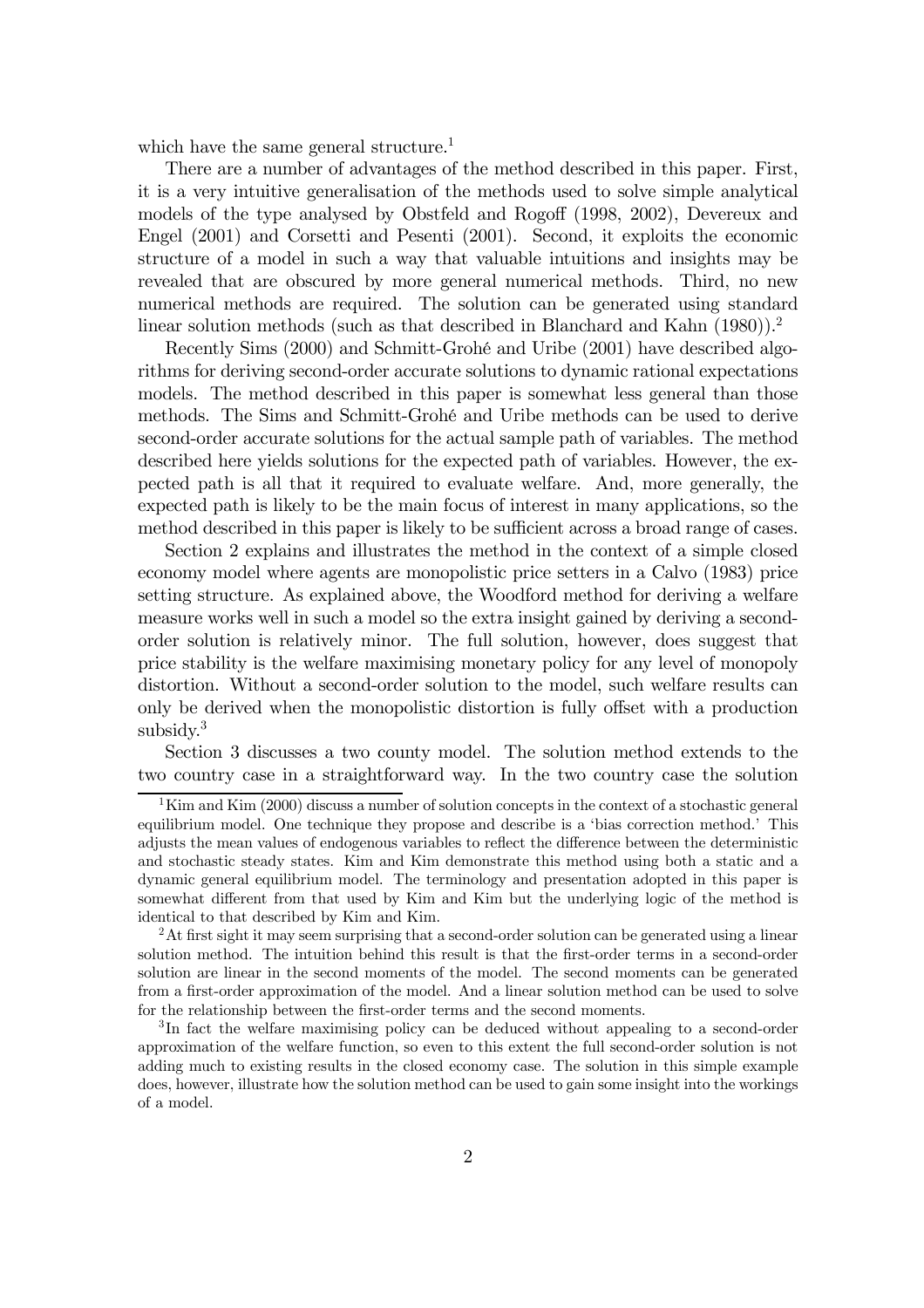method makes it possible to analyse the gains from policy coordination between the two policy makers. This is illustrated with a simple numerical example. As already explained, except in special cases, such an exercise is not possible without a second-order solution to the model.4

It is useful to note that second-order solutions derived for both the models in this paper have been compared to the numerical solutions generated by the Schmitt-Grohé and Uribe method and have been found to match exactly (allowing for small computer rounding errors).5

#### 2 A Closed Economy Example

The basic method is illustrated with reference to the following simple dynamic general equilibrium model of a closed economy. The economy is populated by a continuum of agents who are each the monopoly producer of a single differentiated product. Agents consume all products produced in the economy. Agents are indexed on the unit interval and the preferences of agent  $j$  are given by

$$
U_t(j) = E_t \left[ \sum_{\tau=t}^{\infty} \beta^{\tau-t} \left( \log C_{\tau}(j) + \chi \log \frac{M_{\tau}(j)}{P_{\tau}} - \frac{K_{\tau}}{\mu} y_{\tau}^{\mu}(j) \right) \right]
$$
(1)

where  $C$  is a consumption index,  $M$  denotes nominal money holdings,  $P$  is the aggregate price level,  $y(j)$  is the output of good j and K is a stochastic shock. The consumption index  $C$  is defined as follows

$$
C = \left[ \int_0^1 c(h)^{\frac{\phi-1}{\phi}} dh \right]^{\frac{\phi}{\phi-1}}
$$
 (2)

where  $c(h)$  is the consumption of good h. Insurance markets are assumed to exist which allow agents to share all consumption risk. Hence all agents have the same level of C.

It will prove useful to define aggregate output in period  $t$  as follows

$$
Y_t = \left[ \int_0^1 y_t(h)^{\frac{\phi-1}{\phi}} dh \right]^{\frac{\phi}{\phi-1}}
$$
 (3)

where  $y(h)$  is the output of good h. Note that  $C_t = Y_t$  at all times in a closed economy.

<sup>&</sup>lt;sup>4</sup>The purpose of this paper is to explain the solution method. It is not to conduct a full analysis of the two country model or the issue of policy coordination. The discussion of the more general economic implications of the results is consequently brief.

<sup>&</sup>lt;sup>5</sup>As a further check, the method described in this paper has been applied to the neoclassical growth model used as an example in Schmitt-Grohé and Uribe (2001) and the results match (again, allowing for small computer rounding errors). The Appendix gives details of the computations involved.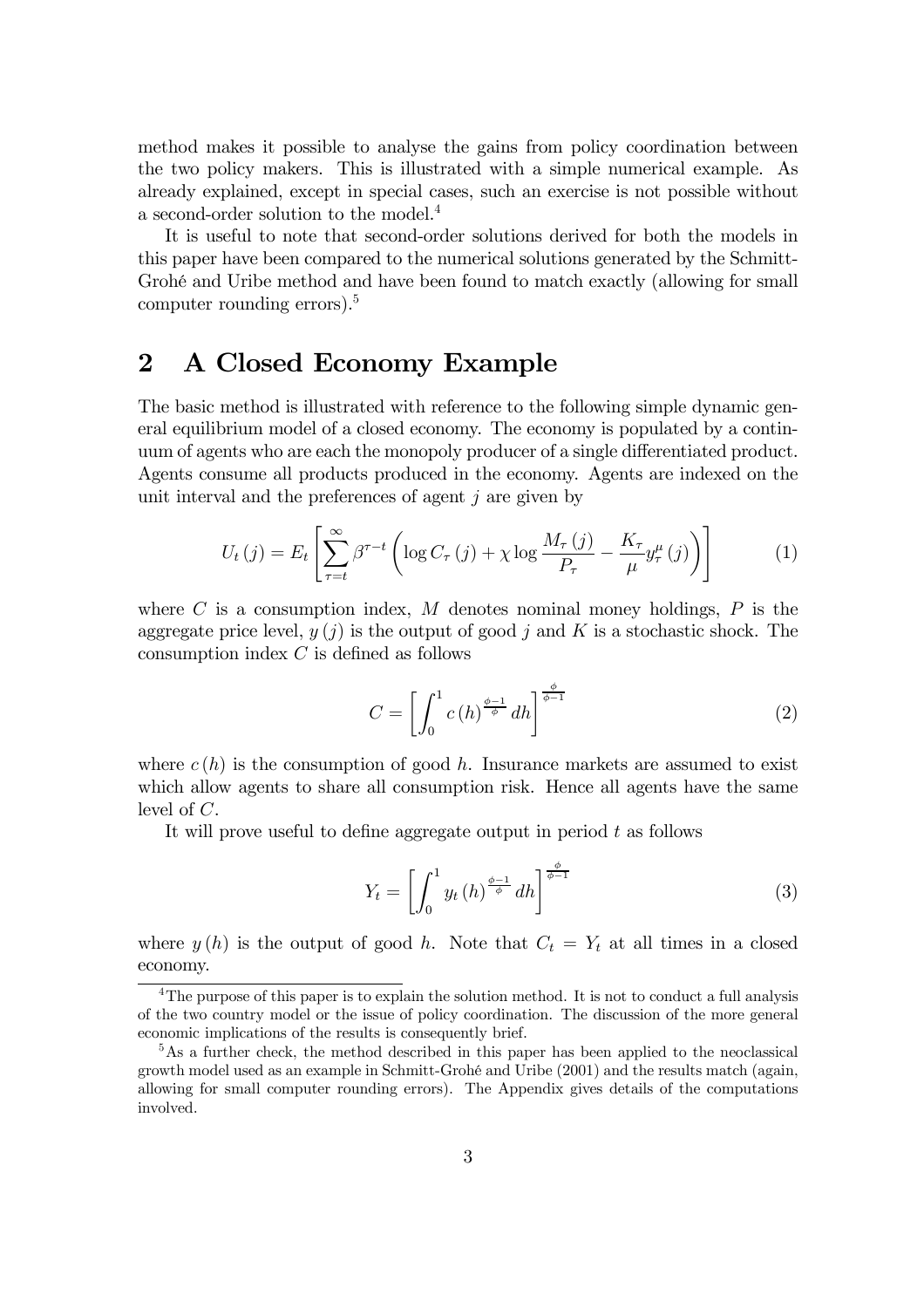Price setting follows the Calvo (1983) structure. In any given period proportion  $(1 - \gamma)$  of agents are allowed to reset their prices. The first-order condition for price setting in period  $t$  is  $6$ 

$$
E_t \left\{ \sum_{\tau=t}^{\infty} (\beta \gamma)^{\tau-t} \left[ (1 - \Phi) \left( \frac{X_t}{P_{\tau}} \right)^{1 - \phi} - K_{\tau} Y_{\tau}^{\mu} \left( \frac{X_t}{P_{\tau}} \right)^{-\phi \mu} \right] \right\} = 0 \tag{4}
$$

where  $X_t$  is the price set by agents who are allowed to set prices in period t and  $1 - \Phi = (1 + \alpha)(\phi - 1)/\phi$  where  $\alpha$  is a production subsidy. This subsidy may be used to offset the monopolistic distortion by setting  $(1 + \alpha) = \phi/(\phi - 1)$  implying  $\Phi=0$ . The aggregate price index in period t can be written as

$$
P_t = \left[\sum_{\tau=0}^{\infty} \left(1-\gamma\right) \gamma^{\tau} X_{t-\tau}^{1-\phi}\right]^{\frac{1}{1-\phi}}
$$
\n
$$
\tag{5}
$$

where  $X_{t-\tau}$  is the price set by agents who last set prices in period  $t - \tau$ .

The shock variable  $K$  is assumed to evolve according to

$$
\log K_t = \delta \log K_{t-1} + \varepsilon_t \tag{6}
$$

where  $\varepsilon$  is an i.i.d. shock with zero mean and variance  $\sigma_{\varepsilon}^2 > 0$ .

For the purposes of illustrating the solution method it proves useful to assume that the monetary authority sets monetary policy in terms of a (possibly statecontingent) target for nominal expenditure. Thus it is assumed that the monetary authority adjusts the money stock so that  $P_t C_\tau = \bar{N} K_\tau^\psi$  where  $\bar{N}$  is some base target level of nominal expenditure and  $\psi$  is a feedback coefficient which may be optimally chosen by the monetary authority.<sup>7</sup>

Denote the deterministic steady state value of a variable with a bar. It is clear that  $\bar{K} = 1$ . It is also clear that  $\bar{P} = \bar{X} = \bar{N}/\bar{C}$ . It then follows from (4) that  $\overline{C} = \overline{Y} = (1 - \Phi)^{-1/\mu}$ . It proves useful to choose  $\overline{N} = \overline{C}$  which implies  $\overline{P} = \overline{X} = 1$ .

On the assumption that the utility from real balances is small, expected aggregate flow utility in period  $\tau$  can be written as

$$
w_{\tau} = E_0 \left\{ \log C_{\tau} - \int_0^1 \frac{K_{\tau}}{\mu} y_{\tau}^{\mu} (j) \, dj \right\} \tag{7}
$$

where welfare is being evaluated from the point of view of period 0. Using the methods described in Woodford (1999) a second-order approximation to this expression

<sup>&</sup>lt;sup>6</sup>In deriving this expression use is made of the fact that the demand for goods produced by agents who set prices in period t is given by  $Y_\tau (X_t/P_\tau)^{-\phi}$ .

<sup>7</sup>By specifying monetary policy in this way it is possible to avoid explicit consideration of the nominal interest rate, the consumption Euler equation and the money demand and supply relationships. This formulation of policy is chosen only to provide a simple model for the purposes of illustrating the solution method. Of course, in many applications the interaction between the nominal interest rate and monetary policy may be a central focus of analysis. The solution method can equally well be applied in these more general cases.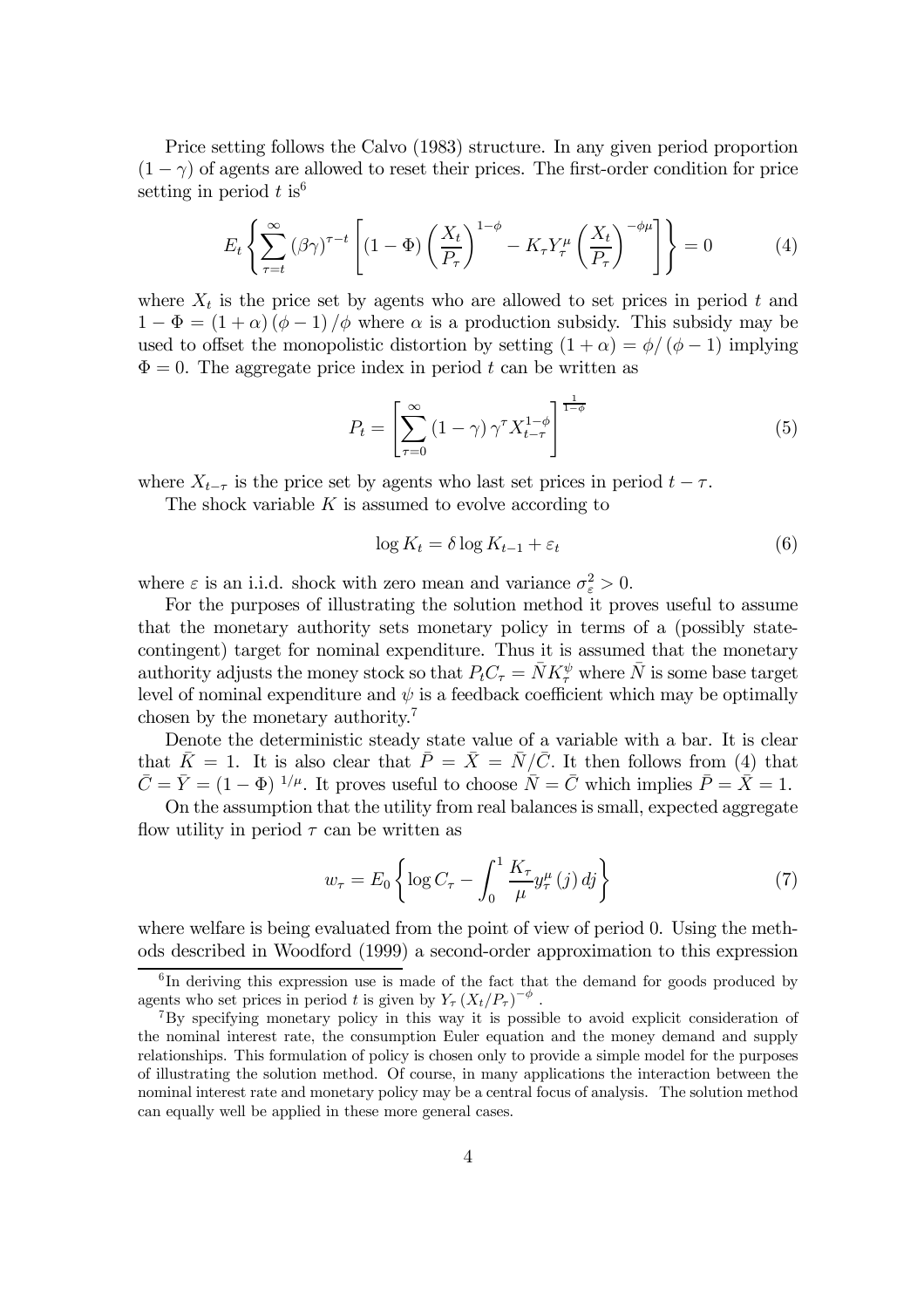can be written as follows

$$
w_{\tau} - \bar{w} = E_0 \left\{ \Phi \hat{C}_{\tau} - \frac{(1 - \Phi)}{2} \mu \left( \hat{Y}_{\tau} + \frac{1}{\mu} \hat{K}_{\tau} \right)^2 - \frac{(1 - \Phi)}{2} \phi \left( 1 + \phi \left( \mu - 1 \right) \right) \Pi_{\tau} \right\} + O \left( \| \xi \|^3 \right) \tag{8}
$$

where

$$
\Pi_{\tau} = \sum_{i=0}^{\infty} (1 - \gamma) \gamma^{i} \left( \hat{X}_{\tau - i} - \hat{P}_{\tau} \right)^{2}
$$

where a hat indicates the log deviation of a variable from its deterministic steady state value and the term  $O(|\xi|^3)$  includes all the terms of third order and above in the log deviation of variables from their deterministic steady state values.

If one is prepared to assume that the net monopolistic distortion (measured by  $\Phi$ ) is zero then it is apparent that flow welfare depends only on second-order terms. When the expectations operator is taken through the expression, the second-order terms become terms in the second moments of the variables of the system. Secondorder accurate calculations of second moments can be generated by simulating a first-order approximation of the model.<sup>8</sup> Hence, provided  $\Phi$  is zero (or itself is no larger than third order) it is possible to obtain a measure of welfare by simulating the log linearised model.

If, on the other hand,  $\Phi$  is not small a correct second-order approximation for welfare can only be obtained if an expression for  $E_0[\hat{C}_\tau]$  is first derived. This requires a second-order accurate solution to the full model. The method for obtaining such a solution described here involves first replacing each equation of the model with a second-order expansion. The resulting second-order system is solved using a two step process. The solution process is surprisingly simple. The feature of the problem which makes things very easy is the fact that one only needs to derive a solution for the expected path of variables, not the actual realised path, i.e. a solution for  $E_0[\tilde{C}_\tau]$  is being sought. This implies that the set of equations to be solved can be simplified by applying the expectations operator  $E_0$ .

First it is useful to transform the model into a form which makes it easier to derive second-order expansions. Using the definition of the monetary policy rule the price-setting condition can be written as

$$
(1 - \Phi) X_t^{1 - \phi(1 - \mu)} Q_t = B_t \tag{9}
$$

where

$$
Q_t = E_t \left\{ \sum_{\tau=t}^{\infty} (\beta \gamma)^{\tau-t} q_\tau \right\}, \quad B_t = E_t \left\{ \sum_{\tau=t}^{\infty} (\beta \gamma)^{\tau-t} b_\tau \right\}
$$
(10)

<sup>8</sup>The Appendix describes a simple algorithm for generating the second moments of a dynamic model.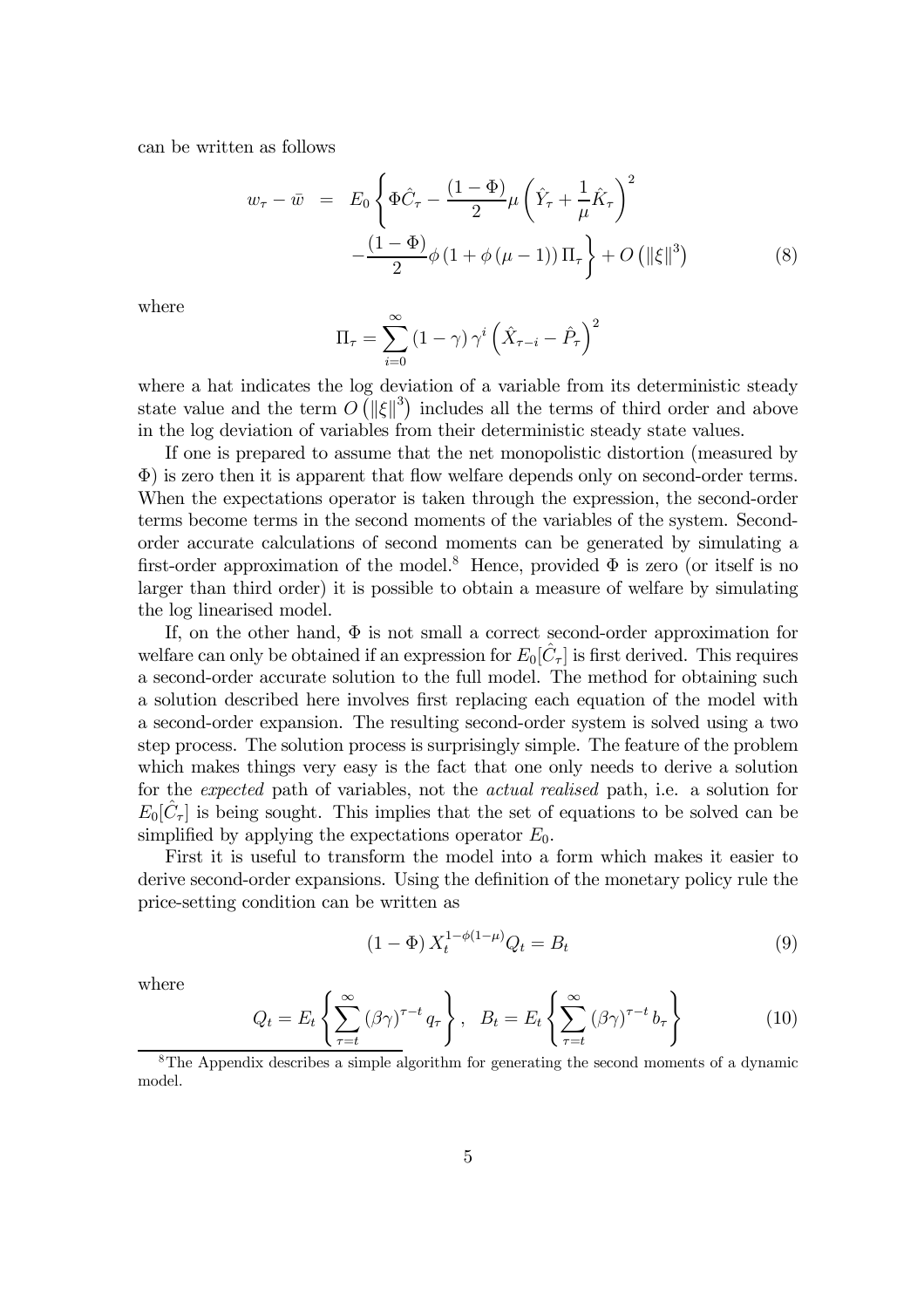and  $q_{\tau} \equiv P_{\tau}^{\phi-1}$ ,  $b_{\tau} \equiv (1 - \Phi) K_{\tau}^{1 + \psi \mu} P_{\tau}^{\mu(\phi-1)}$ . It is useful to think of  $q_{\tau}$  as a composite of factors which affect marginal utility of the contract price in period  $\tau$ , while  $Q_t$  is the discounted value of  $q$  over the expected term of a contract starting in period  $t$ . Similarly  $b<sub>\tau</sub>$  can be thought of as a composite of factors which affect the marginal disutility of work effort in period  $\tau$  and  $B_t$  is the discounted value of b over the expected term of a contract starting in period t.

Notice that equation (9) is linear in logs so

$$
(1 - \phi(1 - \mu)) \hat{X}_t + \hat{Q}_t = \hat{B}_t \tag{11}
$$

Similarly the definitions of  $q$  and  $b$  are linear in logs so

$$
\hat{q}_t = (\phi - 1)\hat{P}_\tau \tag{12}
$$

and  

$$
\hat{b}_t = (1 + \psi \mu) \hat{K}_t + \mu (\phi - 1) \hat{P}_t
$$
(13)

The two equations (10) however need to be approximated with second-order expansions as follows $9$ 

$$
\hat{Q}_t + \frac{1}{2}\hat{Q}_t^2 = (1 - \beta\gamma) E_t \left\{ \sum_{\tau=t}^{\infty} (\beta\gamma)^{\tau-t} \left[ \hat{q}_\tau + \frac{1}{2}\hat{q}_\tau^2 \right] \right\} + O\left(\|\xi\|^3\right) \tag{14}
$$

$$
\hat{B}_t + \frac{1}{2}\hat{B}_t^2 = (1 - \beta\gamma) E_t \left\{ \sum_{\tau=t}^{\infty} (\beta\gamma)^{\tau-t} \left[ \hat{b}_\tau + \frac{1}{2} \hat{b}_\tau^2 \right] \right\} + O\left( \|\xi\|^3 \right) \tag{15}
$$

These equations can be rewritten in difference form as follows

$$
\hat{Q}_t - \beta \gamma E_t \left[ \hat{Q}_{t+1} \right] = (1 - \beta \gamma) \hat{q}_t + \lambda_{Q,t} + O\left( \|\xi\|^3 \right) \tag{16}
$$

$$
\hat{B}_t - \beta \gamma E_t \left[ \hat{B}_{t+1} \right] = (1 - \beta \gamma) \hat{b}_t + \lambda_{B,t} + O\left( \|\xi\|^3 \right) \tag{17}
$$

where

$$
\lambda_{Q,t} = \frac{1}{2} \left\{ \left( 1 - \beta \gamma \right) \hat{q}_t^2 - \hat{Q}_t^2 + \beta \gamma E_t \left[ \hat{Q}_{t+1}^2 \right] \right\} \tag{18}
$$

$$
\lambda_{B,t} = \frac{1}{2} \left\{ \left( 1 - \beta \gamma \right) \hat{b}_t^2 - \hat{B}_t^2 + \beta \gamma E_t \left[ \hat{B}_{t+1}^2 \right] \right\} \tag{19}
$$

A similar procedure can be applied to the equation for aggregate prices (5). A second-order expansion yields

$$
\hat{P}_t + (1 - \phi) \frac{1}{2} \hat{P}_t^2 = \sum_{\tau=0}^{\infty} (1 - \gamma) \gamma^{\tau} \left[ \hat{X}_{t-\tau} + (1 - \phi) \frac{1}{2} \hat{X}_{t-\tau}^2 \right] + O\left( \| \xi \|^3 \right) \tag{20}
$$

<sup>&</sup>lt;sup>9</sup>Considerable care needs to be taken in rearranging equations such as  $(4)$  which include expectational terms. It is important that any rearrangement preserves the form of the expectational terms.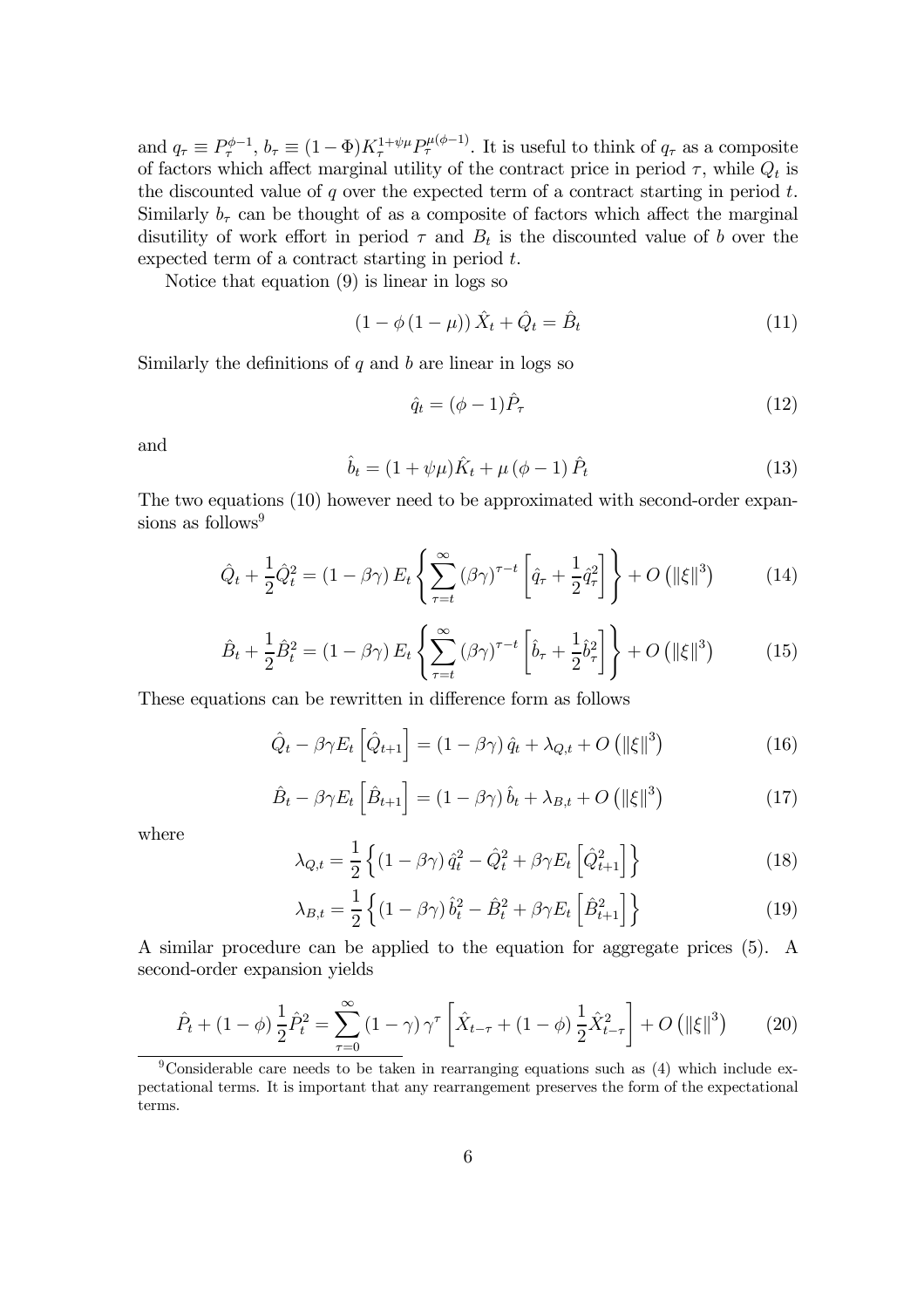Transforming into difference form yields

$$
\hat{P}_t - \gamma \hat{P}_{t-1} = (1 - \gamma) \hat{X}_t + \lambda_{P,t} + O\left(\|\xi\|^3\right)
$$
\n(21)

where

$$
\lambda_{P,t} = \frac{1 - \phi}{2} \left[ (1 - \gamma) \hat{X}_t^2 - \hat{P}_t^2 + \gamma \hat{P}_{t-1}^2 \right] \tag{22}
$$

It is now possible to write the dynamics of the model in the following matrix form

$$
A_1\left[\begin{array}{c} Z_{1,t+1} \\ E_t\left[Z_{2,t+1}\right] \end{array}\right] = A_2\left[\begin{array}{c} Z_{1,t} \\ Z_{2,t} \end{array}\right] + A_3\Lambda_t + A_4\varepsilon_t + O\left(\left\|\xi\right\|^3\right) \tag{23}
$$

where  $Z_{1,t} = [\hat{P}_{t-1}, \hat{K}_{t-1}]'$ ,  $Z_{2,t} = [\hat{B}_t, \hat{Q}_t]'$ ,  $\Lambda_t = [\lambda_{P,t}, \lambda_{B,t}, \lambda_{Q,t}]'$  and  $A_1, A_2, A_3$ and  $A_4$  are matrices of coefficients drawn from equations (6), (16), (17) and (21). Equations (11), (12) and (13) have been used to eliminate  $\hat{X}$ ,  $\hat{q}$  and  $\hat{b}$ .

At this point that it becomes useful to apply the  $E_0$  operator.<sup>10</sup> The law of iterated expectations implies that the  $E_t$  operators in the above equations become  $E_0$ . The dynamic system can be rewritten as follows

$$
A_1 E_0 \left[ \begin{array}{c} Z_{1,t+1} \\ Z_{2,t+1} \end{array} \right] = A_2 E_0 \left[ \begin{array}{c} Z_{1,t} \\ Z_{2,t} \end{array} \right] + A_3 E_0 \left[ \Lambda_t \right] + O \left( \left\| \xi \right\|^3 \right) \tag{24}
$$

Stating the model in this form illustrates the core of the problem which has to be solved. The objective is to derive the time path of  $E_0[Z_{1,t}]$  and  $E_0[Z_{2,t}]$ . But it can be seen from (24) that this can only be achieved if the time path for  $E_0 |\Lambda_t|$  is known.  $E_0[\Lambda_t]$  contains conditional second moments of the variables of the model so it is necessary to generate the time path of conditional second moments.

But a solution to this problem is also now readily apparent. Notice that it is only necessary to derive second-order accurate solutions for conditional second moments. And notice further that second-order accurate solutions for second moments can be obtained by considering first-order accurate solutions to realised values. (This follows because terms of order two and above in the behaviour of realised values become terms of order three and above in the squares and cross products of realised values.) Thus it is possible to generate second-order accurate solutions for second moments by considering the following first-order system

$$
A_1 \left[ \begin{array}{c} Z_{1,t+1} \\ E_t \left[ Z_{2,t+1} \right] \end{array} \right] = A_2 \left[ \begin{array}{c} Z_{1,t} \\ Z_{2,t} \end{array} \right] + A_4 \varepsilon_t + O\left( \| \xi \|^2 \right) \tag{25}
$$

which is derived from the first-order terms in (23). The term  $O(|\xi||^2)$  contains all terms of order two and above.

It is now simple to state the two step solution process.

 $10$  In a previous version of this paper the expectations operator was applied at an earlier stage of the analysis. The interpretation of the  $\lambda$  terms is consequently slightly different in this version of the paper when compared to the previous version. The current presentation allows a clearer and more thorough explanation of the solution procedure.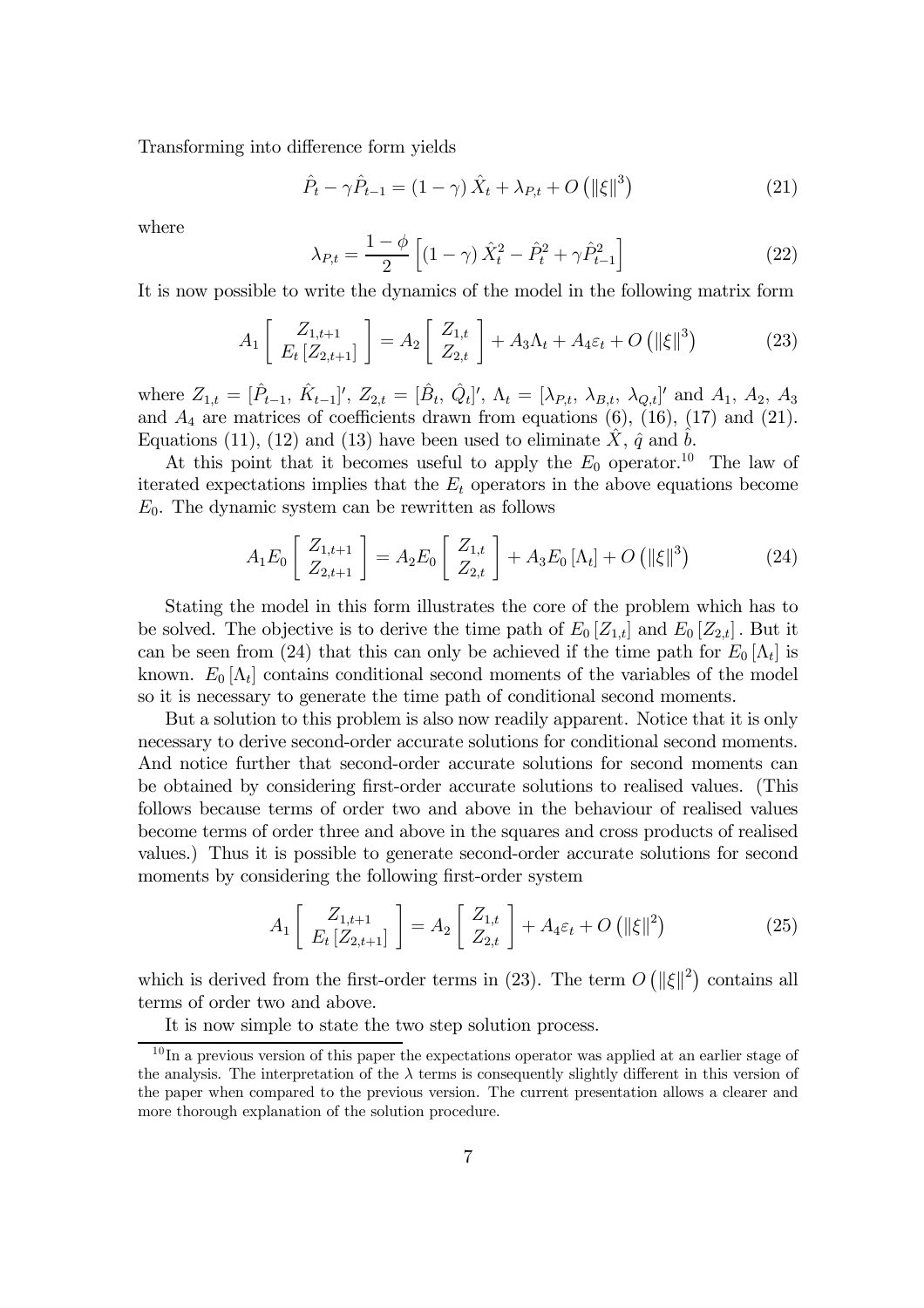**Step 1:** Use the first-order dynamic system  $(25)$  to generate the path of conditional second moments and use these second moments to generate the future time path for  $E_0[\Lambda_t]$ . (The Appendix describes a simple algorithm for generating the time path of second moments.)

**Step 2:** Use the time path of  $E_0[\Lambda_t]$  and second-order dynamic system (24) to generate the time path for  $E_0[Z_{1,t}]$  and  $E_0[Z_{2,t}]$ . Any standard method for solving a linear rational expectations model can be used, such as that described in Blanchard and Kahn (1980).

The time path for  $E_0[\hat{C}_t]$  is a simple linear transformation of the elements of  $E_0[Z_{1,t}]$  and  $E_0[Z_{2,t}]$ .

The only remaining issue which needs some comment is the choice of initial conditions for solving (24). Notice that values are required for  $\hat{K}_0$ ,  $\hat{P}_0$  and  $\hat{P}_0^2$ . In a policy analysis exercise where the objective is to evaluate the impact of policy on future welfare it is convenient to choose initial conditions which are neutral from the point of view of future welfare. The obvious choice is to set  $\hat{K}_0 = \hat{P}_0 = \hat{P}_0^2 = 0$ .

The Appendix provides a numerical example of the solution generated by the two-step method just described.<sup>11</sup>

Some insight into the nature of the solutions yielded by this method can be gained by considering the steady state solution to  $(24)$  (i.e. the limit as t tends to infinity). Firstly notice that the steady state values of  $E_0 [\lambda_Q]$ ,  $E_0 [\lambda_B]$  and  $E_0 [\lambda_P]$ are given by

$$
E_0\left[\lambda_{Q,\infty}\right] = \frac{\left(1 - \beta\gamma\right)}{2} E_0 \left\{\hat{q}_{\infty}^2 - \hat{Q}_{\infty}^2\right\} \tag{26}
$$

$$
E_0\left[\lambda_{B,\infty}\right] = \frac{\left(1 - \beta\gamma\right)}{2} E_0 \left\{\hat{b}_{\infty}^2 - \hat{B}_{\infty}^2\right\} \tag{27}
$$

$$
E_0\left[\lambda_{P,\infty}\right] = \frac{\left(1-\phi\right)\left(1-\gamma\right)}{2}E_0\left\{\hat{X}_{\infty}^2 - \hat{P}_{\infty}^2\right\} \tag{28}
$$

Seen in this form  $E_0[\lambda_Q]$  can be interpreted as the variance in  $\hat{q}$  relative to its average discounted value over the period of a typical price contract. Likewise,  $E_0[\lambda_B]$  can be interpreted as the variance in  $\hat{b}$  relative to its average discounted value over the period of a typical price contract. Thus  $E_0[\lambda_Q]$  measures the uncertainty in factors which affect the marginal utility of the contract price while  $E_0[\lambda_B]$  measures the uncertainty in factors which affect the marginal disutility of work. Notice that  $E_0[\lambda_Q] > 0$  and  $E_0[\lambda_B] > 0$ . But notice also that  $E_0[\lambda_P] < 0$ . The expectational term in  $E_0[\lambda_P]$  can be interpreted as the variance of contract prices relative to aggregate prices, which can be interpreted as a measure of the dispersion of prices across the population. The fact that  $E_0 |\lambda_P|$  depends negatively on this measure of price dispersion implies that the expected aggregate price level is pushed down by price volatility. This occurs because, when goods are sufficiently substitutable

 $11$ The Appendix also shows how the method can be applied to the neoclassical growth model.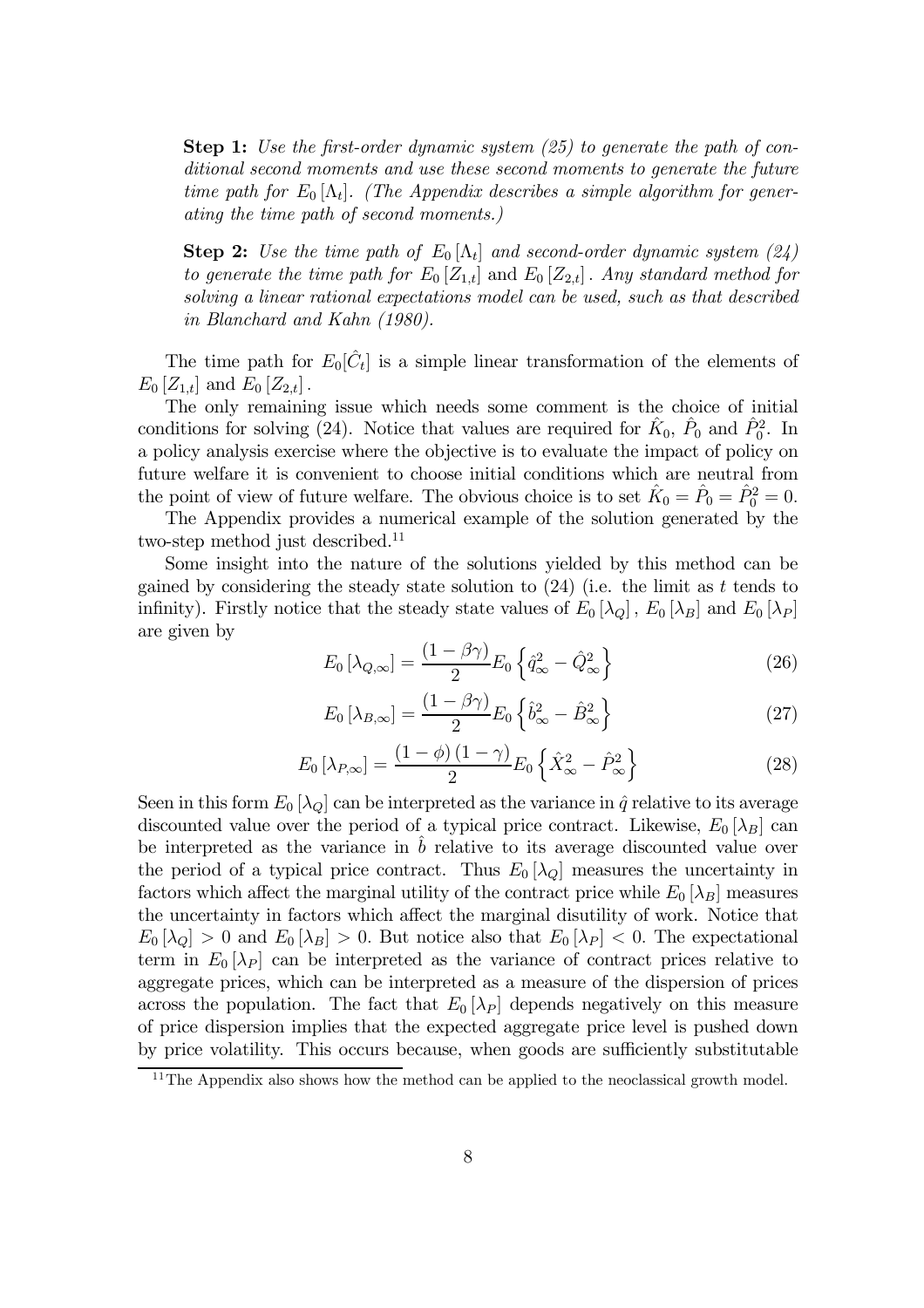in consumption, agents switch their consumption basket towards whichever goods happen to cheapest in any given period.

It is easy to show that

$$
E_0\left[\hat{X}_{\infty}\right] = \frac{(\phi - 1)\left(\mu - 1\right)}{\left(1 - \phi\left(1 - \mu\right)\right)} E_0\left[\hat{P}_{\infty}\right] + \frac{\left(\lambda_{B,\infty} - \lambda_{Q,\infty}\right)}{\left(1 - \phi\left(1 - \mu\right)\right)\left(1 - \beta\gamma\right)}\tag{29}
$$

Thus the steady state contract price includes a "risk premium" which depends on the difference between the uncertainty in the marginal disutility of work and uncertainty in the marginal utility of the contract price. This is a dynamic generalisation of the risk premium in prices derived in models such as those analysed by Obstfeld and Rogoff (1998, 2002), Devereux and Engel (2001) and Corsetti and Pesenti (2001). Notice that, from inspection of the definitions of q and b in  $(12)$  and  $(13)$ , it seems likely that  $E_0[\lambda_B] > E_0[\lambda_Q]$ , so the risk premium is likely to be positive.

It is also simple to show that

$$
E_0\left[\hat{C}_{\infty}\right] = -\frac{E_0\left[\lambda_{B,\infty}\right] - E_0\left[\lambda_{Q,\infty}\right]}{\mu\left(1 - \beta\gamma\right)} - \frac{\left(1 + \phi\left(\mu - 1\right)\right)E_0\left[\lambda_{P,\infty}\right]}{\mu\left(1 - \gamma\right)}\tag{30}
$$

Thus the steady state level of consumption is negatively affected by the risk premium in contract prices (the first term) and positively affected by the dispersion of contract prices across the population (the second term).

It is difficult to draw any firm conclusion about the effects of monetary policy on  $E_0[\tilde{C}_{\infty}]$ . It is possible to confirm that setting the policy parameter  $\psi$  to  $-1/\mu$ implies stable aggregate prices and yields  $E_0 [\lambda_B - \lambda_Q] = 0$ . On the other hand price stability increases  $E_0[\lambda_P]$  to its maximum, so the overall effect on  $E_0[\tilde{C}_{\infty}]$  is ambiguous. However, numerical experiments (not reported) suggest that  $E_0[\hat{C}_{\infty}]$ is maximised when prices are stabilised. Woodford (1999) has already shown that a policy of price stability maximises aggregate utility when  $\Phi=0$ . The fact that  $E_0[\hat{C}_{\infty}]$  is maximised when prices are stable implies that a policy of price stability maximises aggregate utility for any value of  $\Phi$ .

### 3 An Open Economy Example

In this section the solution method is applied to a two country version of the model just described. In this case the world economy is populated by a continuum of agents indexed on the unit interval. Agents on the interval  $[0,n)$  live in the home economy and agents on the interval [n,1] live in the foreign economy. Preferences are the same as in the closed economy model except that the consumption index C is defined as

$$
C = \left[ n^{\frac{1}{\theta}} C_H^{\frac{\theta - 1}{\theta}} + (1 - n)^{\frac{1}{\theta}} C_F^{\frac{\theta - 1}{\theta}} \right]^{\frac{\theta}{\theta - 1}}
$$
(31)

where  $C_H$  and  $C_F$  are indices of home and foreign produced goods defined as

$$
C_H = \left[ \left( \frac{1}{n} \right)^{\frac{1}{\phi}} \int_0^n c(h)^{\frac{\phi-1}{\phi}} dh \right]^{\frac{\phi}{\phi-1}}, \ \ C_F = \left[ \left( \frac{1}{1-n} \right)^{\frac{1}{\phi}} \int_n^1 c(f)^{\frac{\phi-1}{\phi}} df \right]^{\frac{\phi}{\phi-1}}
$$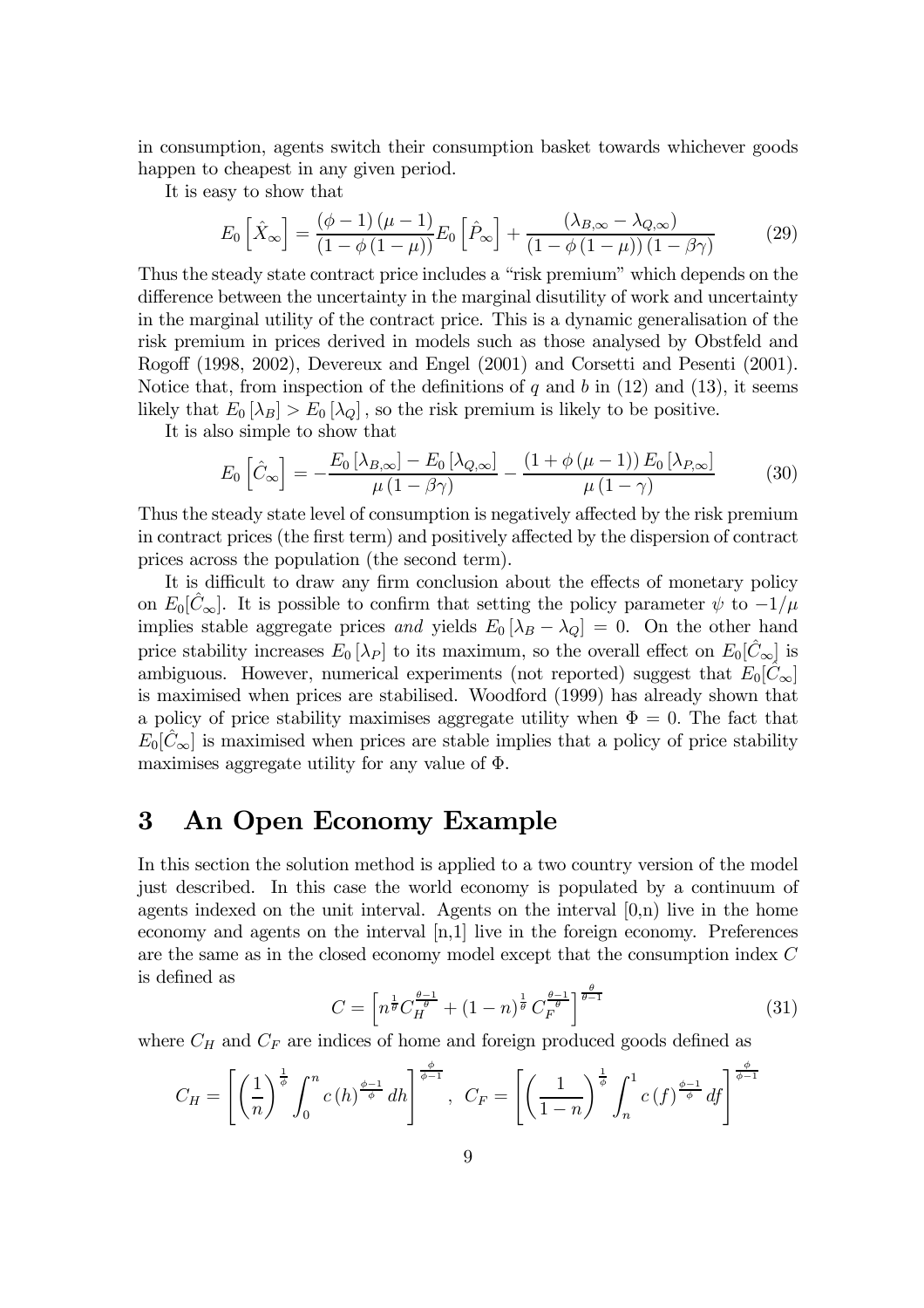The preferences of foreign agents over consumption are assumed to be identical to those of home agents. The price index for home agents is

$$
P = \left[ nP_H^{1-\theta} + (1-n) \left( SP_F^* \right)^{1-\theta} \right]^{\frac{1}{1-\theta}}
$$
(32)

where S is the nominal exchange rate and  $P_H$  and  $P_F^*$  are the price indices for home and foreign goods respectively. The law of one price is assumed to hold for each individual good so purchasing power parity holds for overall prices i.e.  $P = SP^*$ . Also define  $P_F = SP_F^*$ . Asset markets are assumed to be sufficiently complete to allow full consumption risk sharing, thus, given the structure of preferences, consumption levels in both countries are identical i.e.  $C = C^*$ .

The first-order conditions for consumption allocation imply the following aggregate world demands for home and foreign goods

$$
Y_H = C \left[ \frac{P_H}{P} \right]^{-\theta}, \quad Y_F = C^* \left[ \frac{P_F^*}{P^*} \right]^{-\theta} \tag{33}
$$

where the PPP condition and complete-markets assumption have been used to simplify these expressions.

Price setting follows the Calvo (1983) structure. The first-order condition for price setting for home agents in period  $t$  is

$$
E_t \left\{ \sum_{\tau=t}^{\infty} (\beta \gamma)^{\tau-t} \left[ (1 - \Phi) \frac{X_{H,t}}{C_{\tau} P_{\tau}} - K_{\tau} y_{H,\tau}^{\mu-1} \right] y_{H,\tau} \right\} = 0 \tag{34}
$$

where  $y_{H,\tau} = Y_{H,\tau} (X_{H,t}/P_{H,\tau})^{-\phi}$  is the period  $\tau$  output of a home agent who last set his price in period  $t$ . The equivalent first-order condition for foreign agents is

$$
E_t \left\{ \sum_{\tau=t}^{\infty} (\beta \gamma)^{\tau-t} \left[ (1 - \Phi) \frac{X_{F,t}^*}{C_{\tau}^* P_{\tau}^*} - K_{\tau}^* y_{F,\tau}^{\mu-1} \right] y_{F,\tau} \right\} = 0 \tag{35}
$$

where  $y_{F,\tau} = Y_{F,\tau} (X_{F,t}^*/P_{F,\tau}^*)^{-\phi}$  and where  $K^*$  is a foreign shock which is assumed to follow a process similar to (6) but is independent from the home shock. The aggregate price indices for home and foreign produced goods in period  $t$  can be written as

$$
P_{H,t} = \left[\sum_{\tau=0}^{\infty} \left(1-\gamma\right) \gamma^{\tau} X_{H,t-\tau}^{1-\phi}\right]^{\frac{1}{1-\phi}}
$$
(36)

and

$$
P_{F,t}^{*} = \left[\sum_{\tau=0}^{\infty} (1-\gamma) \,\gamma^{\tau} X_{F,t-\tau}^{*1-\phi}\right]^{\frac{1}{1-\phi}}
$$
(37)

where  $X_{H,t-\tau}$  and  $X_{F,t-\tau}^*$  are the prices set by the home and foreign agents respectively in period  $t - \tau$ .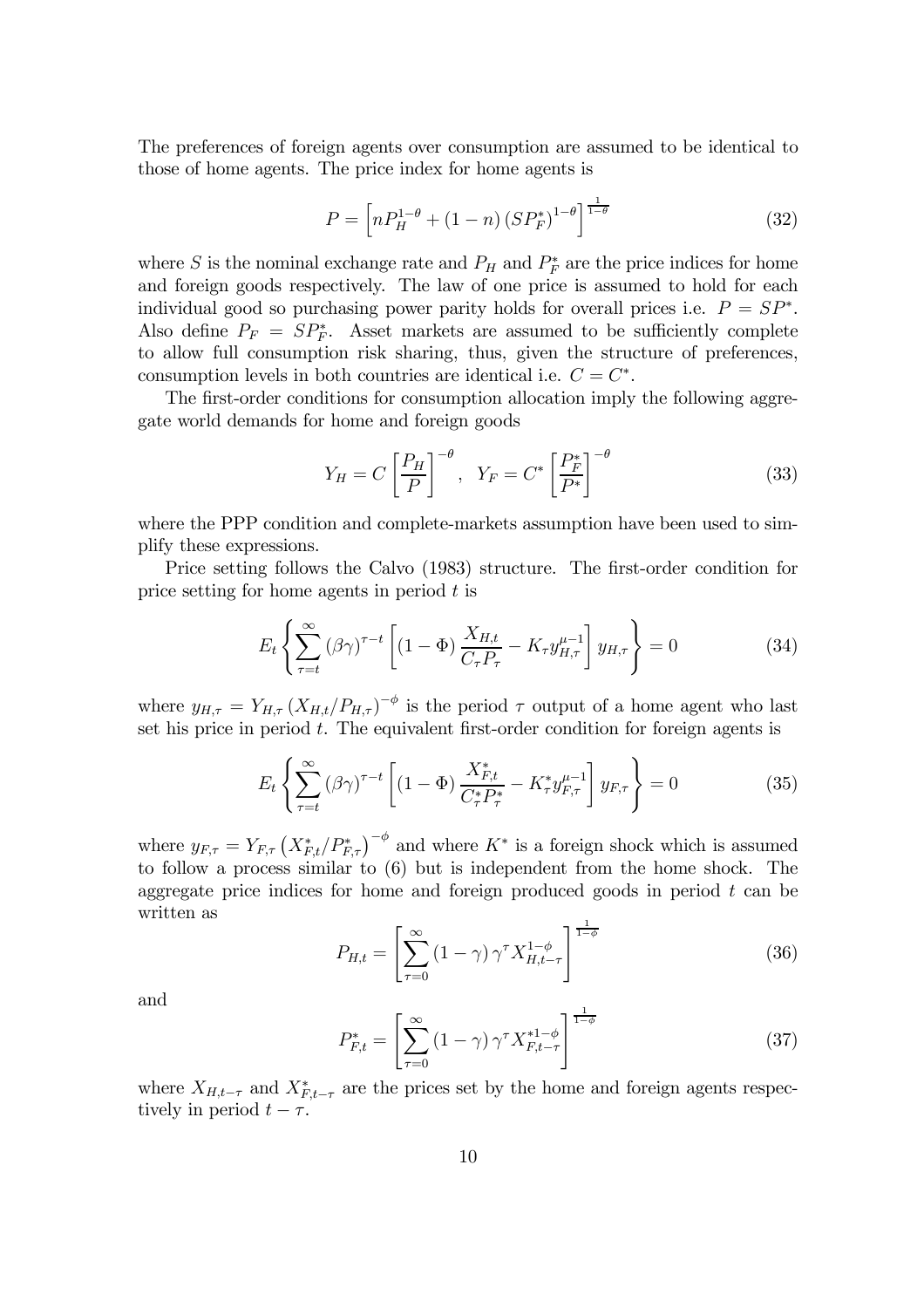The combination of PPP and complete asset markets implies the following expression for the nominal exchange rate in period t

$$
S_t = \frac{P_t C_t}{P_t^* C_t^*}
$$
\n
$$
(38)
$$

As in the closed economy case, using the methods described in Woodford (1999) a second-order approximation to flow welfare for the home economy can be written as follows

$$
w_{\tau} - \bar{w} = E_0 \left\{ \hat{C}_{\tau} - (1 - \Phi) \hat{Y}_{H,\tau} - \frac{(1 - \Phi)}{2} \mu \left( \hat{Y}_{H,\tau} + \frac{1}{\mu} \hat{K}_{\tau} \right)^2 - \frac{(1 - \Phi)}{2} \phi \left( 1 + \phi \left( \mu - 1 \right) \right) \Pi_{\tau} \right\} + O \left( \|\xi\|^3 \right) \tag{39}
$$

where

$$
\Pi_{\tau} = \sum_{i=0}^{\infty} (1 - \gamma) \gamma^{i} \left( \hat{X}_{H, \tau - i} - \hat{P}_{H, \tau} \right)^{2}
$$

A similar expression can be derived for the foreign economy. Notice, in an open economy  $C$  and  $Y$  can not be assumed to be equal, so it is now necessary to evaluate both  $E_0[\tilde{C}_t]$  and  $E_0[\tilde{Y}_{H,t}]$  in order to evaluate flow welfare.<sup>12</sup>

The procedure for deriving solutions for  $E_0[\hat{C}_t]$ ,  $E_0[\hat{C}_t^*]$ ,  $E_0[\hat{Y}_{H,t}]$  and  $E_0[\hat{Y}_{F,t}]$ in this open economy model follows the closed economy case. The only additional complication arises in equation (32). For  $\theta \neq 1$  this equation is not linear in logs. It is therefore necessary to replace it with a second-order expansion of the following form

$$
\hat{P} = n\hat{P}_H + (1 - n)\hat{P}_F + \lambda_{CPI} + O\left(\|\xi\|^3\right)
$$
\n(40)

where

$$
\lambda_{CPI} = (1 - \theta) n (1 - n) \left( \hat{P}_H - \hat{P}_F \right)^2 \tag{41}
$$

The term  $\lambda_{CPI}$  therefore enters as an additional second-moment term in the solution of the model. Notice that it re‡ects the impact of relative price variations on the aggregate price index. For  $\theta > 1$  relative price volatility has a negative impact on the aggregate price level. This is because, when home and foreign goods are good substitutes, in each period agents can divert their consumption towards the set of goods with lower prices.

It is straightforward to derive equations similar to (16), (17) and (21) for the home and foreign economy where

$$
q_{\tau} \equiv \frac{Y_{H,\tau} P_{H,\tau}^{\phi}}{C_{\tau} P_{\tau}}, \quad b_{\tau} \equiv K_{\tau} Y_{H,\tau}^{\mu} P_{H,\tau}^{\phi\mu} \tag{42}
$$

<sup>&</sup>lt;sup>12</sup>Benigno and Benigno (2001) derive some conditions on  $\Phi$  and policy which eliminate these first-order terms. Benigno  $(2001)$  shows that it is possible to evaluate world aggregate welfare without using a second-order solution method. This follows because, as in the closed economy case, the first-order terms cancel from world aggregate world welfare.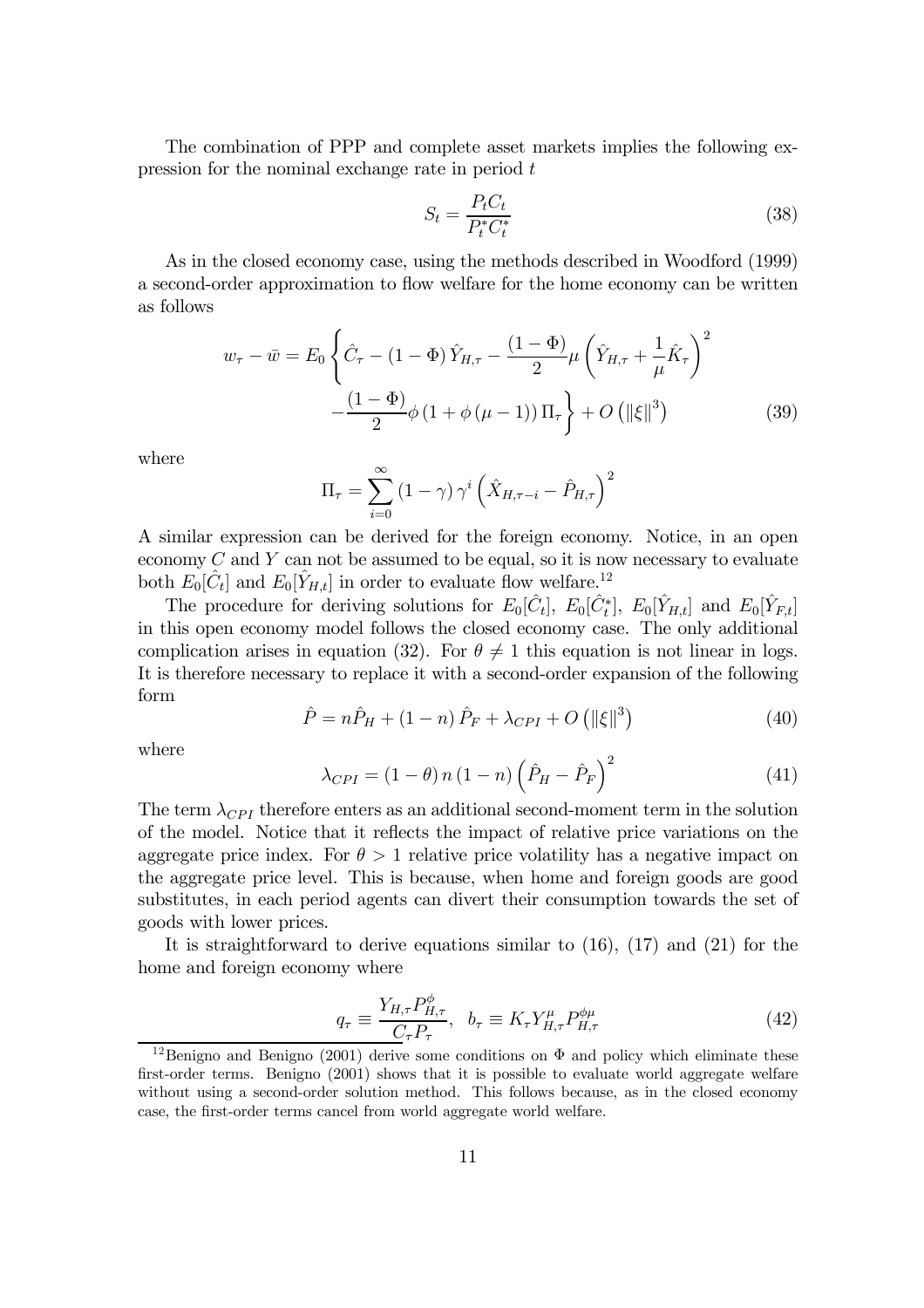for the home economy and

$$
q_{\tau}^{*} \equiv \frac{Y_{F,\tau} P_{F,\tau}^{*\phi}}{C_{\tau}^{*} P_{\tau}^{*}}, \quad b_{\tau}^{*} \equiv K_{\tau}^{*} Y_{F,\tau}^{\mu} P_{H,\tau}^{*\phi\mu} \tag{43}
$$

for the foreign economy. All other equations of the model are linear in logs. The model can therefore be written in the form (24) where

$$
Z_{1,t} = [\hat{K}_{t-1}, \ \hat{K}_{t-1}^*, \ \hat{P}_{H,t-1}, \ \hat{P}_{F,t-1}^*]'
$$

$$
Z_{2,t} = [\hat{B}_t, \ \hat{B}_t^*, \ \hat{Q}_t, \ \hat{Q}_t^*]'
$$

$$
\Lambda_t = [\lambda_{P_H,t}, \ \lambda_{P_F^*,t}, \ \lambda_{B,t}, \ \lambda_{B^*,t}, \ \lambda_{Q,t}, \ \lambda_{Q^*,t}, \ \lambda_{CPI}]'
$$

The resulting system can be solved in the way described in the previous section to generate time paths for  $E_0[\hat{C}_t]$ ,  $E_0[\hat{C}_t^*]$ ,  $E_0[\hat{Y}_{H,t}]$  and  $E_0[\hat{Y}_{F,t}]$ .

As an illustration of the use that can be made of this procedure Table 1 reports a simple comparison between coordinated and uncoordinated monetary policy in this two country model.<sup>13</sup> Monetary policy is represented by rules for nominal expenditure of the form  $\hat{P}_{\tau} + \hat{C}_t = \psi_{H,1}\hat{K}_{\tau} + \psi_{H,2}\tilde{K}_{\tau}^* + \psi_{H,3}\hat{P}_{H,\tau} + \psi_{H,4}\hat{P}_{F,\tau}^*$  for the home economy and  $\hat{P}^*_{\tau} + \hat{C}^*_{t} = \psi_{F,1}\hat{K}_{\tau} + \psi_{F,2}\hat{K}^*_{\tau} + \psi_{F,3}\hat{P}_{H,\tau} + \psi_{F,4}\hat{P}^*_{F,\tau}$  for the foreign economy. In the coordinated case the parameters of these rules are assumed to be chosen to maximise the weighted sum of steady state ‡ow welfare across the two countries.<sup>14</sup> In the uncoordinated case the parameters are chosen by national monetary authorities acting as players in a Nash game. Each national monetary authority attempts to maximise steady state flow welfare for its own population.<sup>15</sup>

Table 1 reports some results from numerical simulations of the above model. The parameter values chosen are taken from Rotemberg and Woodford (1998) and Benigno (2001) and are as follows:  $\gamma = 0.75$ ,  $\beta = 0.99$ ,  $\phi = 7.66$ ,  $\mu = 1.47$ ,  $\delta = 0.9$ ,  $n = 0.5$  and  $\sigma_{\varepsilon}^2 = \sigma_{\varepsilon^*}^2 = 1$ . In addition the production subsidy is chosen so that  $\Phi=0$  for both countries. In Table 1 the column headed  $w_N - w_M$  reports the difference between flow welfare in the Nash case and flow welfare when both policy makers follow fixed nominal expenditure targets.<sup>16</sup> This can be thought of as the gain from following an active (but uncoordinated) stabilisation policy. The column headed  $w_C - w_N$  reports the difference between flow welfare in the coordinated case and flow welfare in the Nash case. This represents the welfare gain to coordination.

<sup>&</sup>lt;sup>13</sup>This is an exercise which can not be performed without a second-order solution method. In the absence of a second-order solution method it is not possible to evaluate the first-order terms in the welfare function for individual countries so it is not possible to calculate the Nash equilibrium.

 $14$ Woodford (1999) argues that a more suitable welfare measure is the sum of flow welfare discounted to time 0. For the sake of illustration the exercise reported here focuses on the simpler problem of maximising steady state flow utility.

<sup>&</sup>lt;sup>15</sup>It is assumed that policy makers in both the coordinated and uncoordinated cases are able to commit to their chosen policy rules.

<sup>&</sup>lt;sup>16</sup>Flow welfare is a linear combination of the second moments of the model so its absolute magnitude is proportional to the variances of the shocks.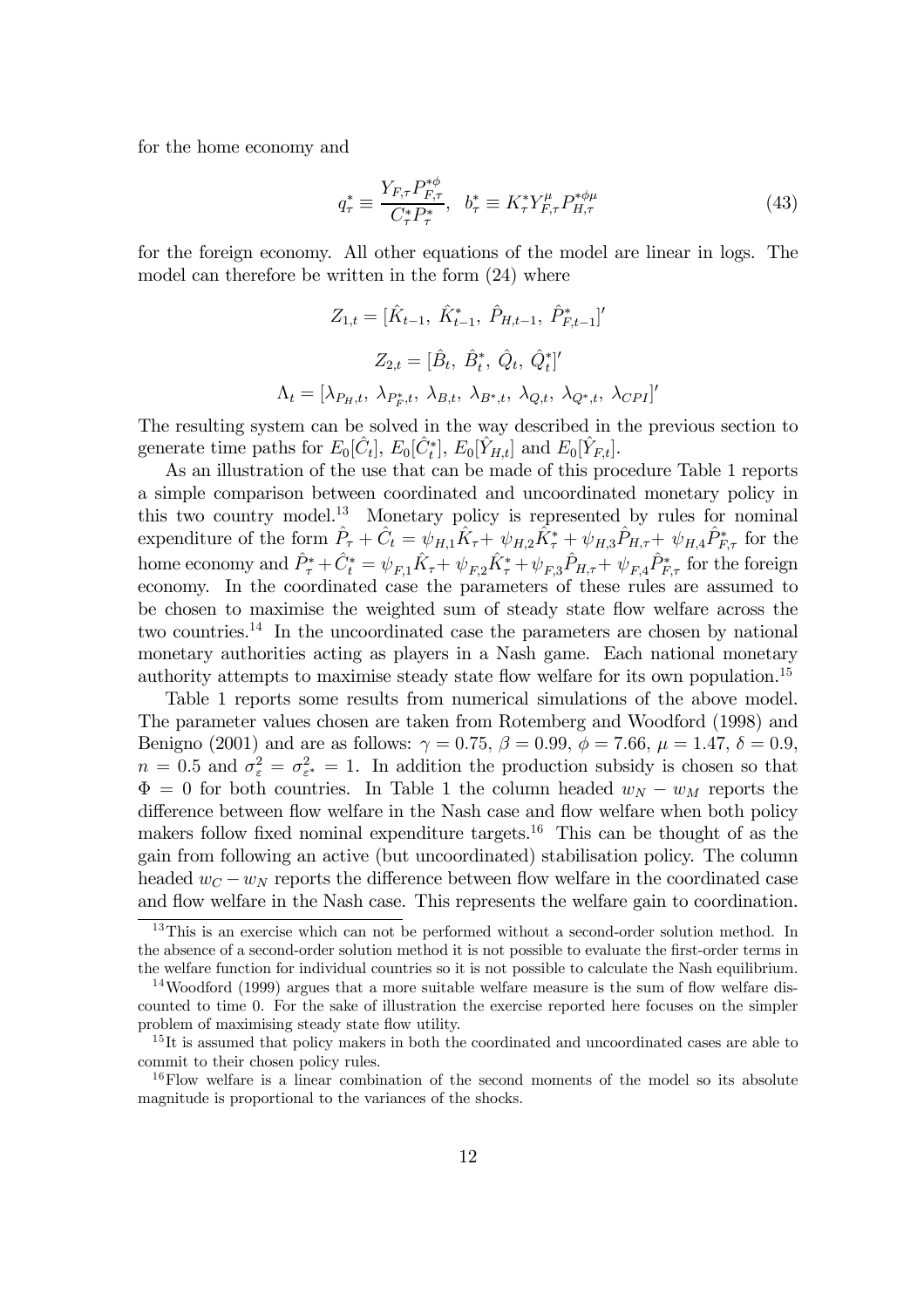|   |         | $w_N - w_M$ $w_C - w_N$ Ratio $\sigma_{PN}^2$ |                     |       |
|---|---------|-----------------------------------------------|---------------------|-------|
|   | 2.995   | 0.0                                           | 00                  | 00    |
| 3 | 2.534   | 0.223                                         | 0.088               | 0.058 |
|   | 5 2.212 | 0.357                                         | $0.161$ $0.075$     |       |
|   | 7 2.178 | 0.253                                         | 0.116               | 0.045 |
|   | 2.168   | 0.156                                         | $0.072 \quad 0.024$ |       |

Table 1: Welfare Gains from Cooperation

The column headed "Ratio" is the ratio of the welfare gain from coordination to the welfare gain from stabilisation. The column headed  $\sigma_{P_M}^2/\sigma_{P_M}^2$  reports the ratio between the variance of producer prices in the Nash case and the variance of producer prices in the nominal income targeting case.

Table 1 shows that when  $\theta = 1$  the coordinated and Nash solutions coincide. There are therefore no gains to coordination. It is also the case that both policy regimes imply stable producer prices in each country. But as  $\theta$  is increased from unity, the coordinated and Nash solutions diverge. At first the welfare gains from coordination are small, but for larger values of  $\theta$  the welfare gains can be quite large.17 Producer price stability is optimal in the coordinated regime for all values of  $\theta$  but notice that uncoordinated policy produces some price fluctuations for  $\theta > 1$ . The departure from producer price stability is however never very large, even for very high values of  $\theta$ . The variance of producer prices is never higher than about 8% of the variance that would arise if monetary policy followed a nominal income targeting rule.18

### 4 Concluding Comments

This paper has described a method for deriving a full second-order accurate expected solution to a dynamic general equilibrium model. It should be possible to extend

 $17$  In Sutherland (2002) the comparison between coordinated and Nash policy is considered in more detail in a static model. It is shown that the structure of financial markets can have a significant impact on the size of the potential welfare gains from coordination. A distinction is made between the case where risk trading takes place before policy rules are chosen and the case where risk trading takes place after policy rules are chosen. It is shown that the welfare gains from coordination can be considerably higher in the first of these two cases. The simple model used to generate the results in Table 1 is based on the assumption that risk trading takes place before policy rules are chosen.

<sup>&</sup>lt;sup>18</sup>It is apparent that the welfare gains from coordination are not monotonically increasing in  $\theta$ . This is an interesting issue which is not explored further in this short paper. It should also be noted that the Nash equilibrium may not be unique. If fact, for some parameter combinations it is possible to identify at least two Nash equilibria. The results reported in Table 1 are simply intended to be an illustration of the use of the solution method so a thorough investigation of multiple Nash equilibria is not directly relevant to this paper. However, this issue may also be an interesting topic for future research.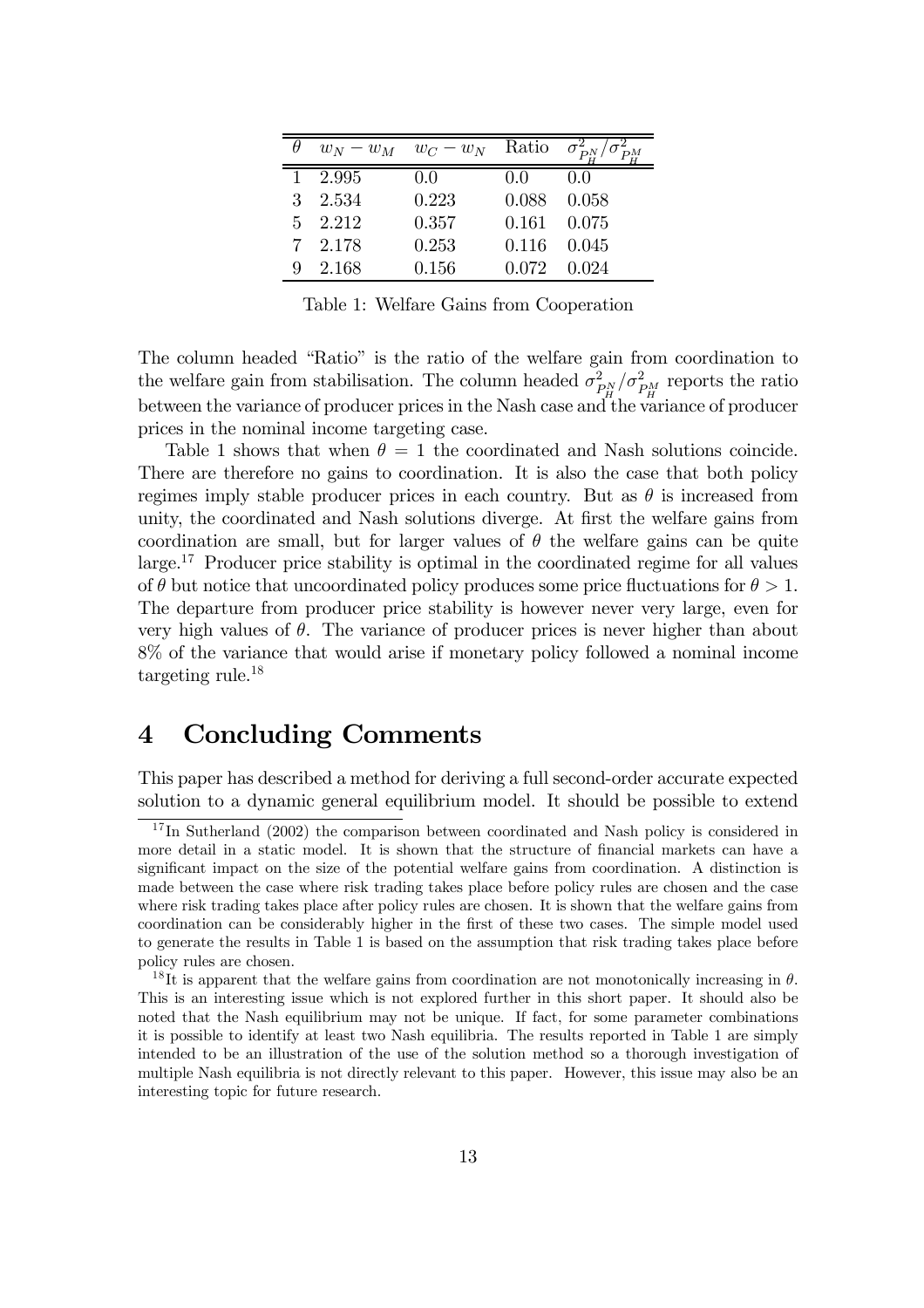and apply the method to a wide range of cases. It is not the only method for deriving such solutions and it may not be the most general. But it has a number of useful features when compared to the numerical algorithms developed by Sims (2000) and Schmitt-Grohé and Uribe (2001). In particular the method can reveal some useful economic insights about the structure of the solution to models. Such insights may not be so apparent when using a general numerical algorithm.

# Appendix

The Time Path of Second Moments A simple method for calculating the forward-looking time path for the second moments of a model is the following. Write the solution path for the first-order system in the form

$$
Z_{1,t} = GZ_{1,t-1} + D\eta_t
$$
 (A1)

$$
Z_{2,t} = FZ_{1,t} \tag{A2}
$$

where  $\eta$  is the vector of shocks. If  $\Theta$  is the covariance matrix of  $\eta$  then

$$
E_0 \left[ Z_{1,t} Z'_{1,t} \right] = GE_0 \left[ Z_{1,t-1} Z'_{1,t-1} \right] G' + D\Theta D' \tag{A3}
$$

$$
E_0 \left[ Z_{2,t} Z'_{2,t} \right] = F E_0 \left[ Z_{1,t} Z'_{1,t} \right] F' \tag{A4}
$$

With the initial condition  $E_0[Z_{1,1}Z_{1,1}'] = D\Theta D'$  these relationships can be used to generate the entire time path for  $E_0[Z_{1,t}Z'_{1,t}]$  and  $E_0[Z_{2,t}Z'_{2,t}]$ .

A Closed Economy Example The closed economy model in the main text was summarised in the form of the vectors  $Z_{1,t} = [\hat{P}_{t-1}, \hat{K}_{t-1}]'$ ,  $Z_{2,t} = [\hat{B}_t, \hat{Q}_t]'$ . Using the parameter values  $\gamma = 0.5, \, \beta = 0.95, \, \phi = 2, \, \mu = 2, \, \delta = 0.5$  and  $\psi = -0.1$ , the first-order approximation for the realised path of  $Z_{1,t}$  and  $Z_{2,t}$  can be written as

$$
\begin{bmatrix} \hat{P}_t \\ \hat{K}_t \end{bmatrix} = G \begin{bmatrix} \hat{P}_{t-1} \\ \hat{K}_{t-1} \end{bmatrix} + D\varepsilon_t
$$
 (44)

$$
\begin{bmatrix} \hat{Q}_t \\ \hat{B}_t \end{bmatrix} = F \begin{bmatrix} \hat{P}_t \\ \hat{K}_t \end{bmatrix}
$$
 (45)

where

$$
G = \begin{bmatrix} 0.7938 & 0.0326 \\ 0 & 0.5 \end{bmatrix} \qquad F = \begin{bmatrix} 1.0506 & 0.4242 \\ 0.5253 & 0.0335 \end{bmatrix} \qquad D = \begin{bmatrix} 0 \\ 1 \end{bmatrix}
$$

This system can be used to generate the time path of second moments using the method described in the previous section of this appendix. The time path of  $E_0[\lambda_{P,t}], E_0[\lambda_{B,t}]$  and  $E_0[\lambda_{Q,t}]$  can then be constructed from these second moments. Table 2 reports some values for the time path of  $E_0[\lambda_{P,t}]$ ,  $E_0[\lambda_{B,t}]$  and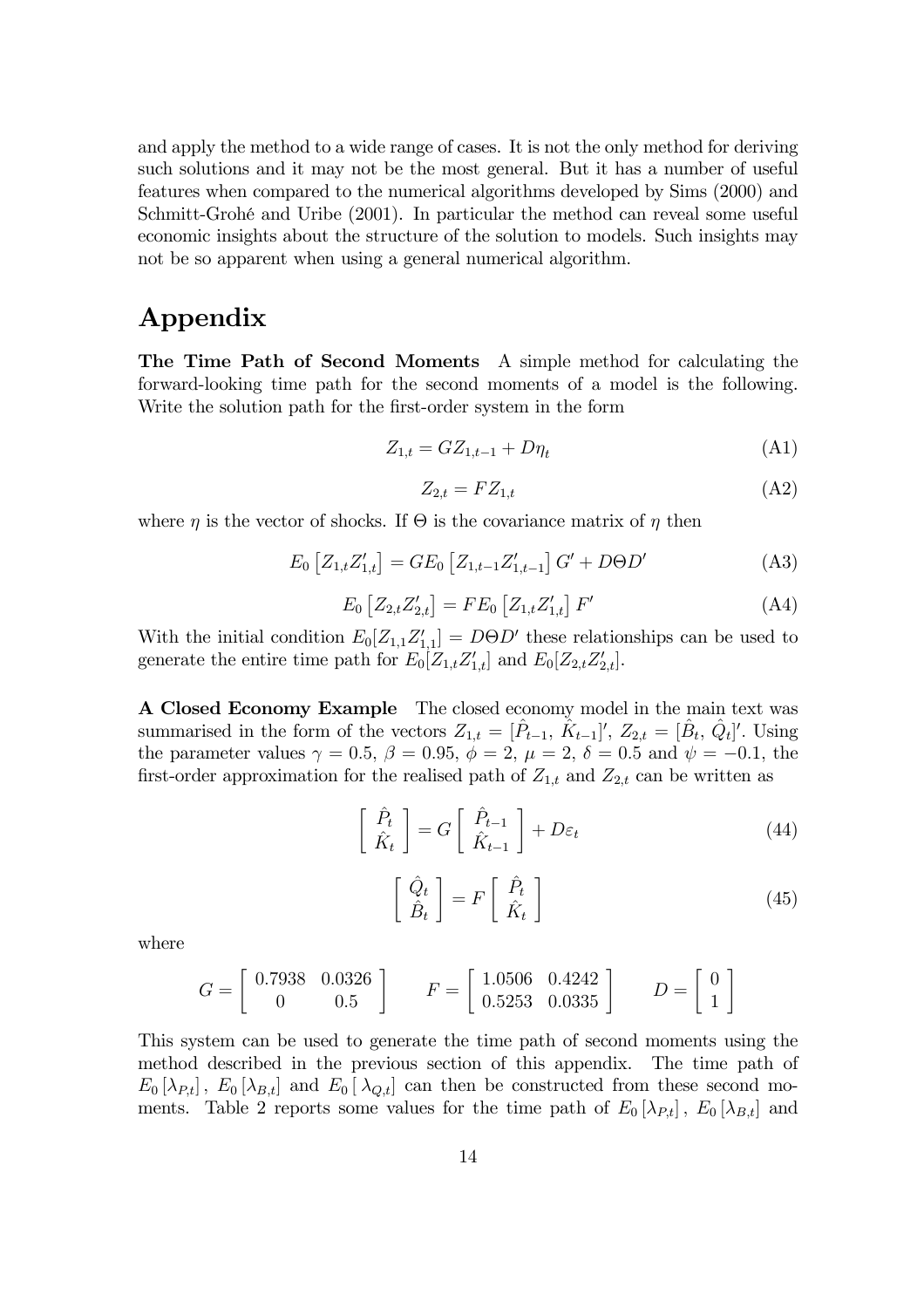| $\boldsymbol{t}$ | $E_0  \lambda_{P,t} $ | $E_0\left[\lambda_{B,t}\right]$ | $E_0\left[\ \lambda_{Q,t}\right]$ | $\hat{P}_t$<br>$E_0$ | $\hat{B}_t$<br>$E_0$ | $\hat{Q}_t$<br>$E_0$ | $\hat{C}_t$<br>$E_0$ |
|------------------|-----------------------|---------------------------------|-----------------------------------|----------------------|----------------------|----------------------|----------------------|
| $\mathbf{1}$     | $-0.001590$           | 0.103334                        | 0.000399                          | 0.038975             | 0.580513             | 0.093726             | $-0.038975$          |
| $\overline{2}$   | $-0.001728$           | 0.114755                        | 0.000413                          | 0.071088             | 0.638272             | 0.115257             | $-0.071088$          |
| 3                | $-0.001728$           | 0.118316                        | 0.000438                          | 0.096995             | 0.677391             | 0.132500             | $-0.096995$          |
| $\overline{4}$   | $-0.001759$           | 0.119526                        | 0.000463                          | 0.117669             | 0.706390             | 0.146212             | $-0.117669$          |
| $\overline{5}$   | $-0.001806$           | 0.119980                        | 0.000482                          | 0.134082             | 0.728707             | 0.157079             | $-0.134082$          |
| 6                | $-0.001851$           | 0.120170                        | 0.000497                          | 0.147083             | 0.746147             | 0.165682             | $-0.147083$          |
| 7                | $-0.001886$           | 0.120258                        | 0.000506                          | 0.157374             | 0.759866             | 0.172490             | $-0.157374$          |
| 8                | $-0.001911$           | 0.120302                        | 0.000513                          | 0.165520             | 0.770692             | 0.177878             | $-0.165520$          |
| 9                | $-0.001929$           | 0.120326                        | 0.000517                          | 0.171970             | 0.779251             | 0.182145             | $-0.171970$          |
| 10               | $-0.001940$           | 0.120339                        | 0.000520                          | 0.177079             | 0.786024             | 0.185525             | $-0.177079$          |
| 11               | $-0.001947$           | 0.120347                        | 0.000522                          | 0.181128             | 0.791388             | 0.188203             | $-0.181128$          |
| 12               | $-0.001952$           | 0.120352                        | 0.000523                          | 0.184336             | 0.785639             | 0.190326             | $-0.184336$          |
| 13               | $-0.001955$           | 0.120355                        | 0.000523                          | 0.186880             | 0.799008             | 0.192009             | $-0.186880$          |
| 14               | $-0.001957$           | 0.120357                        | 0.000524                          | 0.188898             | 0.801680             | 0.193344             | $-0.188898$          |
| 15               | $-0.001958$           | 0.120358                        | 0.000524                          | 0.190498             | 0.803798             | 0.194403             | $-0.190498$          |
| 16               | $-0.001959$           | 0.120359                        | 0.000524                          | 0.191768             | 0.805479             | 0.195243             | $-0.191768$          |
| 17               | $-0.001959$           | 0.120359                        | 0.000524                          | 0.192775             | 0.806812             | 0.195910             | $-0.192775$          |
| 18               | $-0.001960$           | 0.120360                        | 0.000524                          | 0.193574             | 0.807870             | 0.196438             | $-0.193574$          |
| 19               | $-0.001960$           | 0.120360                        | 0.000524                          | 0.194208             | 0.808710             | 0.196858             | $-0.194208$          |
| 20               | $-0.001960$           | 0.120360                        | 0.000525                          | 0.194712             | 0.809376             | 0.197191             | $-0.194712$          |

Table 2: The Closed Economy Model

 $E_0\left[\lambda_{Q,t}\right]$ . Having generated a sufficiently long time path for  $E_0\left[\lambda_{P,t}\right]$ ,  $E_0\left[\lambda_{B,t}\right]$  and  $E_0\left[\lambda_{Q,t}\right]$  and thus for  $E_0\left[\Lambda_t\right]$  it is straightforward to solve (24) for the time path of  $E_0[Z_{1,t}]$  and  $E_0[Z_{2,t}]$ . Table 2 also reports some values for  $E_0\left[\hat{P}_t\right]$ ,  $E_0\left[\hat{B}_t\right]$  and  $E_0\left[\hat{Q}_t\right]$ . It is possible to use these values to calculate expected time paths for the other variables of the model. Table 2 shows some values for  $E_0\left[\hat{C}_t\right]$ .

The Neoclassical Growth Model Schmitt-Grohé and Uribe (2001) illustrate their solution method using the following simple neoclassical growth model:

$$
c_t^{-\gamma} = \alpha \beta k_{t+1}^{\alpha - 1} E_t c_{t+1}^{-\gamma} A_{t+1}
$$
\n(46)

$$
c_t + k_{t+1} = A_t k_t^{\alpha} \tag{47}
$$

$$
\ln A_{t+1} = \rho \ln A_t + \sigma \epsilon_{t+1} \tag{48}
$$

where, for simplicity, capital is assumed to depreciate fully after one period (this last assumption corresponds to the numerical example presented by Schmitt-Grohé and Uribe).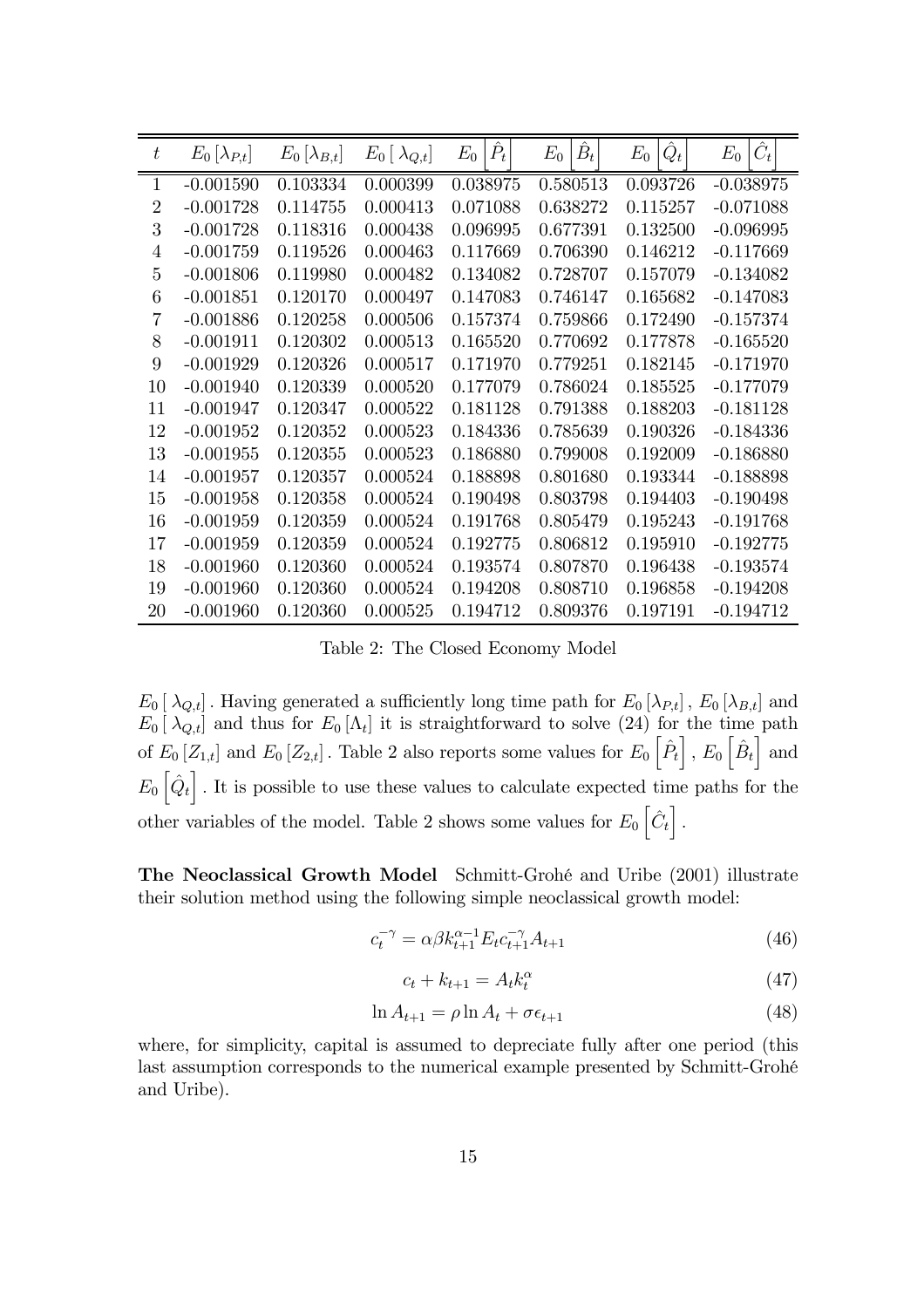It is useful to introduce a new variable  $H_t \equiv E_t c_{t+1}^{-\gamma} A_{t+1}$ . A second-order expansion of (46) in terms of log deviations from the deterministic steady state can therefore be written as follows

$$
-\gamma \hat{c}_t = (\alpha - 1)\hat{k}_{t+1} + \hat{H}_t \tag{49}
$$

and a second-order expansion of the definition of  $H_t$  yields

$$
\hat{H}_t + \frac{1}{2}\hat{H}_t^2 = E_t \left[ -\gamma \hat{c}_{t+1} + \hat{A}_{t+1} + \frac{1}{2} \left( -\gamma \hat{c}_{t+1} + \hat{A}_{t+1} \right)^2 \right] + O\left( \|\xi\|^3 \right) \tag{50}
$$

Thus, after substituting for  $H_t$ , (49) can be written as

$$
-\gamma \hat{c}_t = (\alpha - 1)\hat{k}_{t+1} - \gamma E_t [\hat{c}_{t+1}] + E_t [\hat{A}_{t+1}] + \lambda_{c,t} + O(|\xi|^{3})
$$
(51)

where

$$
\lambda_{c,t} = E_t \left[ \frac{1}{2} \left( -\gamma \hat{c}_{t+1} + \hat{A}_{t+1} \right)^2 \right] - \frac{1}{2} \left( E_t \left[ -\gamma \hat{c}_{t+1} + \hat{A}_{t+1} \right] \right)^2 \tag{52}
$$

A second-order expansion of (47) yields

$$
\hat{c}_t + \frac{1}{2}\hat{c}_t^2 + \hat{k}_{t+1} + \frac{1}{2}\hat{k}_{t+1}^2 = \hat{A}_t + \alpha\hat{k}_t + \frac{1}{2}\left(\hat{A}_t^2 + \alpha\hat{k}_t^2 + 2\alpha\hat{A}_t\hat{k}_t\right) + O\left(\|\xi\|^3\right) \tag{53}
$$

which can be written as

$$
\hat{c}_t + \hat{k}_{t+1} = \hat{A}_t + \alpha \hat{k}_t + \lambda_{k,t} + O\left(\|\xi\|^3\right)
$$
 (54)

where

$$
\lambda_{k,t} = \frac{1}{2} \left( \hat{A}_t^2 + \alpha \hat{k}_t^2 + 2\alpha \hat{A}_t \hat{k}_t - \hat{c}_t^2 - \hat{k}_{t+1}^2 \right)
$$
(55)

Finally (48) can be written in log deviation form as follows

$$
\hat{A}_{t+1} = \rho \hat{A}_t + \sigma \epsilon_{t+1} \tag{56}
$$

The model can now be written as a matrix equation of the form (24) where  $Z_{1,t} = [\hat{k}_t,$  $[\hat{A}_t]'$ ,  $Z_{2,t} = [\hat{c}_t]$  and  $\Lambda_t = [\lambda_{k,t}, \lambda_{c,t}]'.$ 

Using the parameter values in Schmitt-Grohé and Uribe  $(2001)^{19}$  the first-order approximation for the realised path of  $Z_{1,t}$  and  $Z_{2,t}$  can be written as

$$
\begin{bmatrix} \hat{k}_t \\ \hat{A}_t \end{bmatrix} = G \begin{bmatrix} \hat{k}_{t-1} \\ \hat{A}_{t-1} \end{bmatrix} + D\epsilon_t
$$
 (57)

$$
\hat{c}_t = F\left[\begin{array}{c} \hat{k}_t \\ \hat{A}_t \end{array}\right] \tag{58}
$$

 $1^9\beta = 0.95, \ \alpha = 0.3, \ \rho = 0 \text{ and } \gamma = 2.$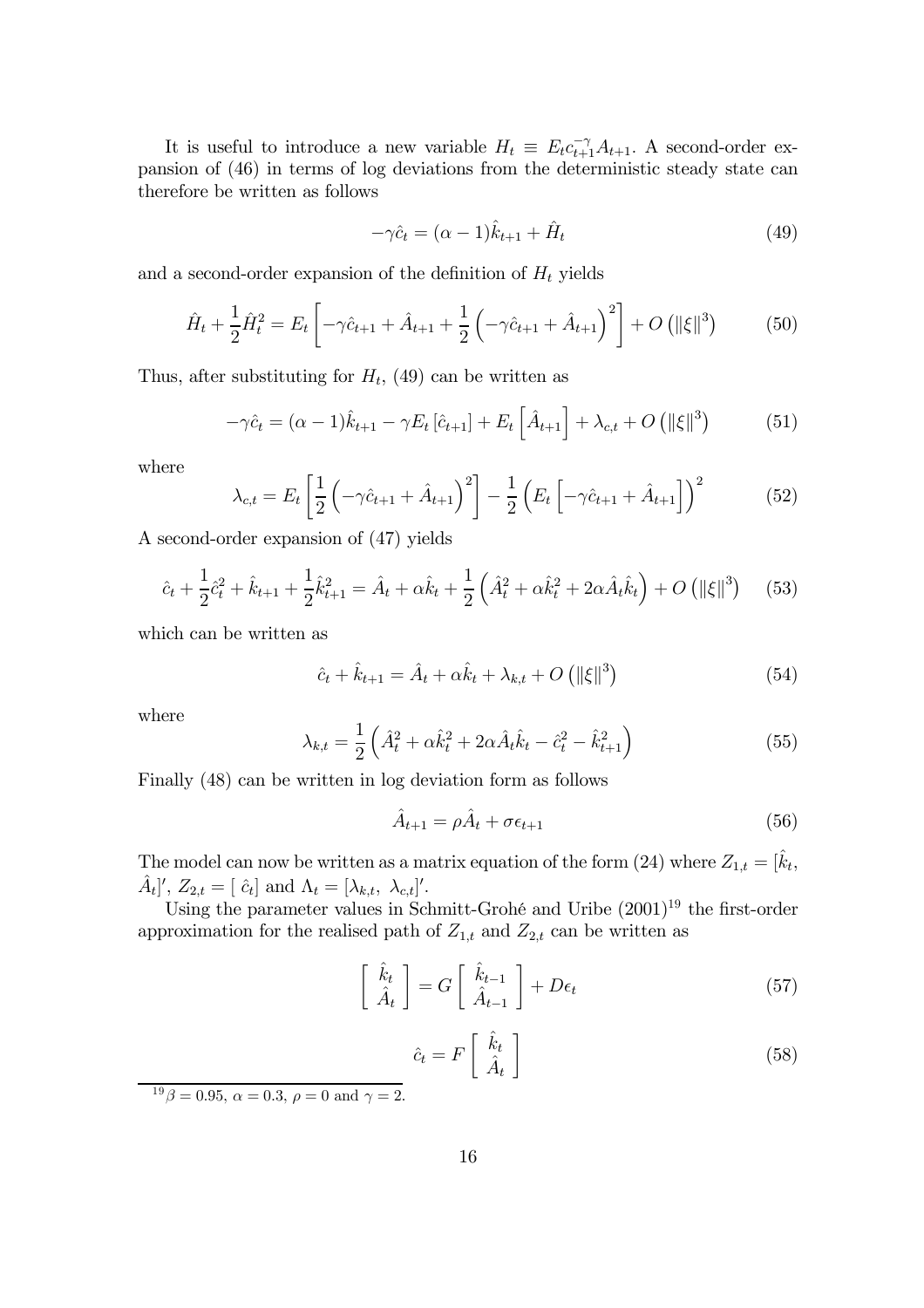where

$$
G = \left[ \begin{array}{cc} 0.4191 & 1.3970 \\ 0 & 0 \end{array} \right] \qquad F = \left[ \begin{array}{c} 0.2525 \\ 0.8417 \end{array} \right] \qquad D = \left[ \begin{array}{c} 0 \\ 1 \end{array} \right]
$$

This system can be used to generate the time path of second moments and the time path of  $E_0 [\lambda_{k,t}]$  and  $E_0 [\lambda_{c,t}]$ . Note from (52) that  $\lambda_{c,t}$  contains terms in the second moments of  $E_t\left[\hat{c}_{t+1}\right]$  and  $E_t\left[\hat{A}_{t+1}\right]$ . These second moments can be constructed by observing from (57) and (58) that

$$
E_t\left[\hat{c}_{t+1}\right] = 0.2525 E_t \left[\hat{k}_{t+1}\right] + 0.8417 E_t \left[\hat{A}_{t+1}\right]
$$

$$
E_t \left[\hat{k}_{t+1}\right] = 0.4191 \hat{k}_t + 1.3970 \hat{A}_t
$$

$$
E_t \left[\hat{A}_{t+1}\right] = 0
$$

Table 3 reports some values for the time path of  $E_0[\lambda_{k,t}]$  and  $E_0[\lambda_{c,t}]$ . It is straightforward to solve (24) for the time path of  $E_0[Z_{1,t}]$  and  $E_0[Z_{2,t}]$ . Table 3 also reports some values for  $E_0 \left[ \hat{c}_t \right]$  and  $E_0 \left[ \hat{k}_t \right]$ .

Schmitt-Grohé and Uribe  $(2001)$  report second-order expressions which can be used to generate the realised time path of  $\hat{c}_t$  and  $\hat{k}_{t+1}$ . Applying the  $E_0$  operator to the Schmitt-Grohé and Uribe expressions yields expressions for  $E_0[\hat{c}_t]$  and  $E_0[\hat{k}_{t+1}]$ and turns the second-order terms into second moments. It is then simply to use the Schmitt-Grohé and Uribe expressions to generate time paths for  $E_0 \left[ \hat{c}_t \right]$  and  $E_0 \left[ \hat{k}_t \right]$ using the second moments generated from (57) and (58). This procedure yields numerical values which are almost identical to those reported in Table 3.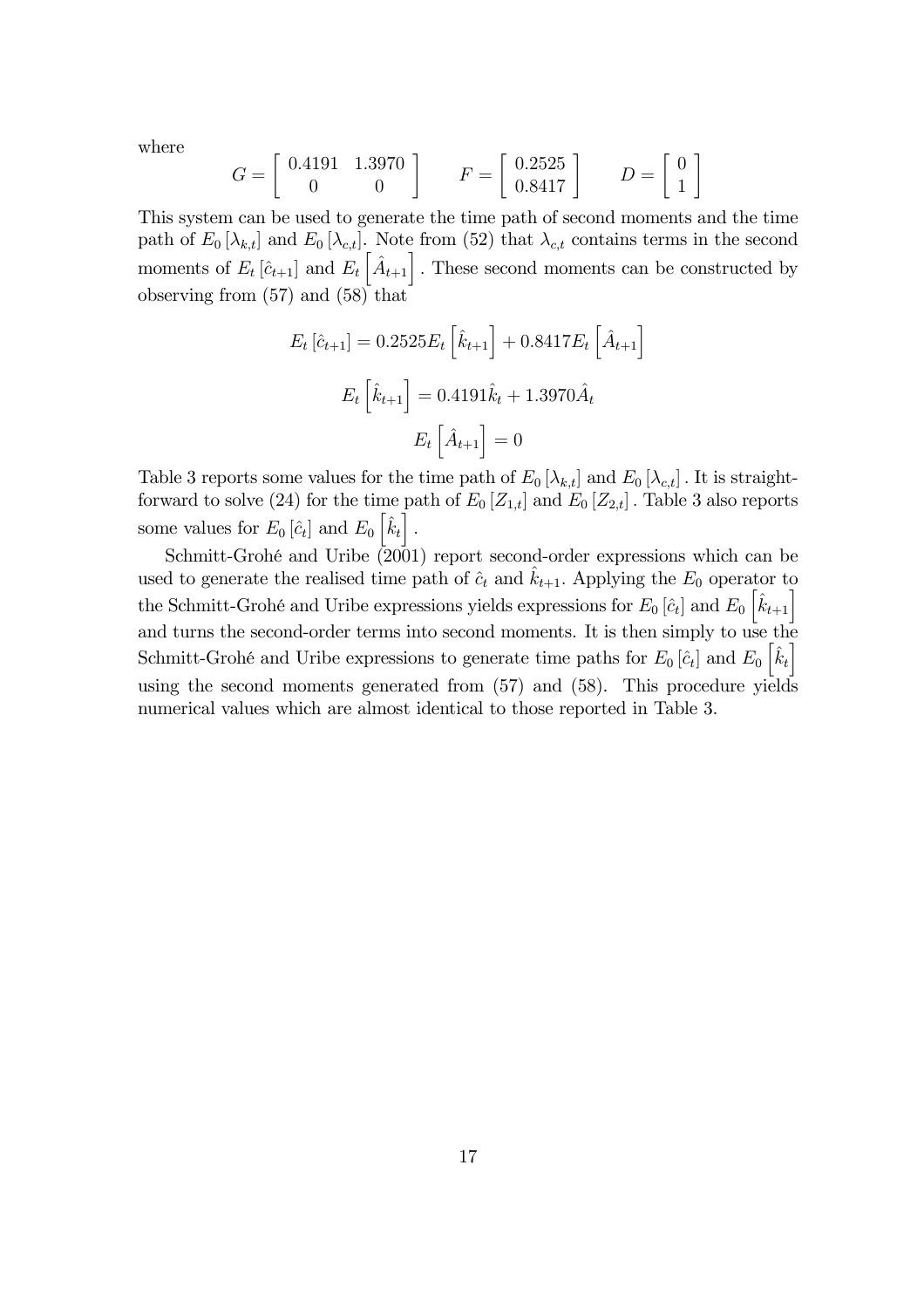| $k_t$<br>$E_0$<br>$E_0\left[\hat{c}_t\right]$<br>t<br>$E_0  \lambda_{k,t} $<br>$E_0  \lambda_{c,t} $<br>$\mathbf 1$<br>$-0.031416$<br>0.233577<br>$-0.124504$<br>0.0<br>$\overline{2}$<br>$-0.036934$<br>$-0.078458$<br>0.202121<br>0.233577<br>3<br>$-0.037904$<br>0.233577<br>$-0.059670$<br>0.279999<br>$-0.038074$<br>$\overline{4}$<br>0.233577<br>$-0.051885$<br>0.311438<br>$\overline{5}$<br>$-0.038104$<br>$-0.048638$<br>0.233577<br>0.324404<br>6<br>$-0.038109$<br>$-0.047280$<br>0.329801<br>0.233577<br>7<br>$-0.038110$<br>$-0.046711$<br>0.332056<br>0.233577<br>8<br>$-0.038110$<br>$-0.046473$<br>0.333000<br>0.233577<br>9<br>$-0.038110$<br>0.233577<br>$-0.046373$<br>0.333396<br>$-0.038110$<br>10<br>0.233577<br>$-0.046331$<br>0.333561<br>$-0.038110$<br>11<br>0.233577<br>$-0.046314$<br>0.333631<br>12<br>$-0.038110$<br>$-0.046306$<br>0.333660<br>0.233577<br>13<br>$-0.038110$<br>0.233577<br>$-0.046303$<br>0.333672<br>$-0.038110$<br>$-0.046302$<br>14<br>0.233577<br>0.333677<br>15<br>$-0.038110$<br>0.233577<br>$-0.046301$<br>0.333679<br>16<br>$-0.038110$<br>0.233577<br>$-0.046301$<br>0.333680<br>17<br>$-0.038110$<br>0.233577<br>$-0.046301$<br>0.333680<br>$-0.038110$<br>0.333681<br>18<br>0.233577<br>$-0.046301$<br>19<br>$-0.038110$<br>$-0.046301$<br>0.333681<br>0.233577<br>$-0.038110$<br>20<br>0.233577<br>$-0.046301$<br>0.333681 |  |  |  |
|-----------------------------------------------------------------------------------------------------------------------------------------------------------------------------------------------------------------------------------------------------------------------------------------------------------------------------------------------------------------------------------------------------------------------------------------------------------------------------------------------------------------------------------------------------------------------------------------------------------------------------------------------------------------------------------------------------------------------------------------------------------------------------------------------------------------------------------------------------------------------------------------------------------------------------------------------------------------------------------------------------------------------------------------------------------------------------------------------------------------------------------------------------------------------------------------------------------------------------------------------------------------------------------------------------------------------------------------------------------------------------------------|--|--|--|
|                                                                                                                                                                                                                                                                                                                                                                                                                                                                                                                                                                                                                                                                                                                                                                                                                                                                                                                                                                                                                                                                                                                                                                                                                                                                                                                                                                                         |  |  |  |
|                                                                                                                                                                                                                                                                                                                                                                                                                                                                                                                                                                                                                                                                                                                                                                                                                                                                                                                                                                                                                                                                                                                                                                                                                                                                                                                                                                                         |  |  |  |
|                                                                                                                                                                                                                                                                                                                                                                                                                                                                                                                                                                                                                                                                                                                                                                                                                                                                                                                                                                                                                                                                                                                                                                                                                                                                                                                                                                                         |  |  |  |
|                                                                                                                                                                                                                                                                                                                                                                                                                                                                                                                                                                                                                                                                                                                                                                                                                                                                                                                                                                                                                                                                                                                                                                                                                                                                                                                                                                                         |  |  |  |
|                                                                                                                                                                                                                                                                                                                                                                                                                                                                                                                                                                                                                                                                                                                                                                                                                                                                                                                                                                                                                                                                                                                                                                                                                                                                                                                                                                                         |  |  |  |
|                                                                                                                                                                                                                                                                                                                                                                                                                                                                                                                                                                                                                                                                                                                                                                                                                                                                                                                                                                                                                                                                                                                                                                                                                                                                                                                                                                                         |  |  |  |
|                                                                                                                                                                                                                                                                                                                                                                                                                                                                                                                                                                                                                                                                                                                                                                                                                                                                                                                                                                                                                                                                                                                                                                                                                                                                                                                                                                                         |  |  |  |
|                                                                                                                                                                                                                                                                                                                                                                                                                                                                                                                                                                                                                                                                                                                                                                                                                                                                                                                                                                                                                                                                                                                                                                                                                                                                                                                                                                                         |  |  |  |
|                                                                                                                                                                                                                                                                                                                                                                                                                                                                                                                                                                                                                                                                                                                                                                                                                                                                                                                                                                                                                                                                                                                                                                                                                                                                                                                                                                                         |  |  |  |
|                                                                                                                                                                                                                                                                                                                                                                                                                                                                                                                                                                                                                                                                                                                                                                                                                                                                                                                                                                                                                                                                                                                                                                                                                                                                                                                                                                                         |  |  |  |
|                                                                                                                                                                                                                                                                                                                                                                                                                                                                                                                                                                                                                                                                                                                                                                                                                                                                                                                                                                                                                                                                                                                                                                                                                                                                                                                                                                                         |  |  |  |
|                                                                                                                                                                                                                                                                                                                                                                                                                                                                                                                                                                                                                                                                                                                                                                                                                                                                                                                                                                                                                                                                                                                                                                                                                                                                                                                                                                                         |  |  |  |
|                                                                                                                                                                                                                                                                                                                                                                                                                                                                                                                                                                                                                                                                                                                                                                                                                                                                                                                                                                                                                                                                                                                                                                                                                                                                                                                                                                                         |  |  |  |
|                                                                                                                                                                                                                                                                                                                                                                                                                                                                                                                                                                                                                                                                                                                                                                                                                                                                                                                                                                                                                                                                                                                                                                                                                                                                                                                                                                                         |  |  |  |
|                                                                                                                                                                                                                                                                                                                                                                                                                                                                                                                                                                                                                                                                                                                                                                                                                                                                                                                                                                                                                                                                                                                                                                                                                                                                                                                                                                                         |  |  |  |
|                                                                                                                                                                                                                                                                                                                                                                                                                                                                                                                                                                                                                                                                                                                                                                                                                                                                                                                                                                                                                                                                                                                                                                                                                                                                                                                                                                                         |  |  |  |
|                                                                                                                                                                                                                                                                                                                                                                                                                                                                                                                                                                                                                                                                                                                                                                                                                                                                                                                                                                                                                                                                                                                                                                                                                                                                                                                                                                                         |  |  |  |
|                                                                                                                                                                                                                                                                                                                                                                                                                                                                                                                                                                                                                                                                                                                                                                                                                                                                                                                                                                                                                                                                                                                                                                                                                                                                                                                                                                                         |  |  |  |
|                                                                                                                                                                                                                                                                                                                                                                                                                                                                                                                                                                                                                                                                                                                                                                                                                                                                                                                                                                                                                                                                                                                                                                                                                                                                                                                                                                                         |  |  |  |
|                                                                                                                                                                                                                                                                                                                                                                                                                                                                                                                                                                                                                                                                                                                                                                                                                                                                                                                                                                                                                                                                                                                                                                                                                                                                                                                                                                                         |  |  |  |
|                                                                                                                                                                                                                                                                                                                                                                                                                                                                                                                                                                                                                                                                                                                                                                                                                                                                                                                                                                                                                                                                                                                                                                                                                                                                                                                                                                                         |  |  |  |

Table 3: The Neoclasical Growth Model